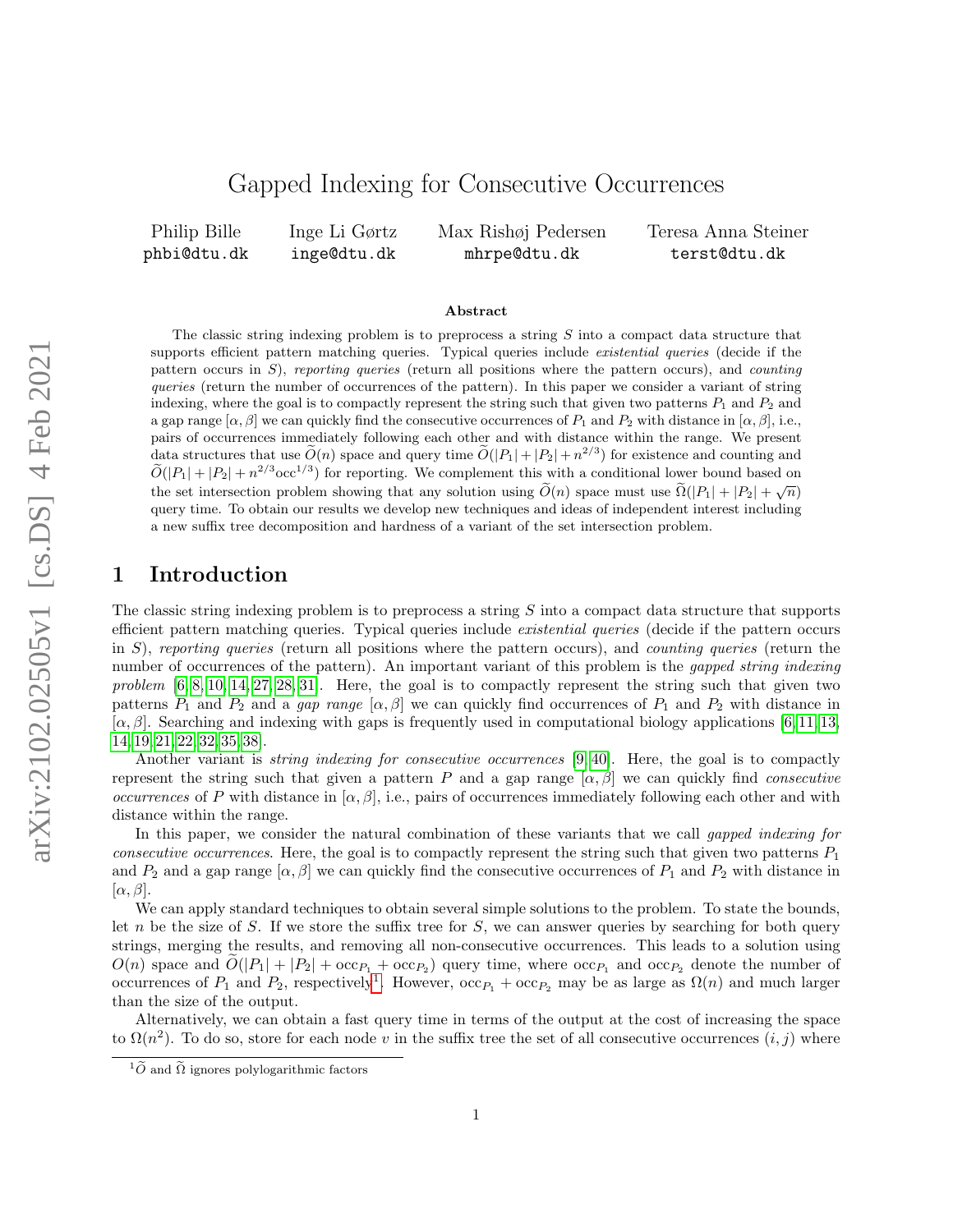i is a position below v in a 2D range searching data structure organized by the lexicographic order of j and their distance from descendants of v. To answer a query, we then perform a 2D range search in the structure corresponding to  $P_1$  using the lexicographic range in the suffix tree defined by  $P_2$  and the gap range. This leads to a solution for reporting queries using  $O(n^2)$  space and  $O(|P_1| + |P_2| + \text{occ})$  time, where occ is size of the output. For existence and counting, we obtain the same bound without the occ term.

In this paper, we introduce new solutions that significantly improve the above time-space trade-offs. Specifically, we present data structures that use  $\widetilde{O}(n)$  space and query time  $\widetilde{O}(|P_1|+|P_2|+n^{2/3})$  for existence and counting and  $\widetilde{O}(|P_1| + |P_2| + n^{2/3} \text{occ}^{1/3})$  for reporting. We complement this with a conditional lower bound based on the set intersection problem showing that any solution using  $O(n)$  space must use  $\Omega(|P_1| + |P_2|)$  $|P_2| + \sqrt{n}$  query time. To obtain our results we develop new techniques and ideas of independent interest including a new suffix tree decomposition and hardness of a variant of the set intersection problem.

#### 1.1 Setup and Results

Throughout the paper, let S be a string of length n. Given two patterns  $P_1$  and  $P_2$  a consecutive occurrence in S is a pair of occurrences  $(i, j)$ ,  $0 \leq i < j < |S|$  where i is an occurrence of  $P_1$  and j an occurrence of  $P_2$ , such that no other occurrences of either  $P_1$  or  $P_2$  occurs in between. The *distance* of a consecutive occurrence  $(i, j)$  is  $j - i$ . Our goal is to preprocess S into a compact data structure that given pattern strings  $P_1$  and  $P_2$  and a gap range  $[\alpha, \beta]$  supports the following queries:

- Exists $(P_1, P_2, \alpha, \beta)$ : determine if there is a consecutive occurrence of  $P_1$  and  $P_2$  with distance within the range  $[\alpha, \beta]$ .
- Count $(P_1, P_2, \alpha, \beta)$ : return the number of consecutive occurrences of  $P_1$  and  $P_2$  with distance within the range  $[\alpha, \beta]$ .
- Report $(P_1, P_2, \alpha, \beta)$ : report all consecutive occurrences of  $P_1$  and  $P_2$  with distance within the range  $[\alpha, \beta]$ .

We present new data structures with the following bounds:

<span id="page-1-0"></span>**Theorem 1.** Given a string of length  $n$ , we can

- <span id="page-1-3"></span>(i) construct an  $O(n)$  space data structure that supports Exists( $P_1, P_2, \alpha, \beta$ ) and Count( $P_1, P_2, \alpha, \beta$ ) queries in  $O(|P_1|+|P_2|+n^{2/3}\log^{\epsilon} n)$  time for constant  $\epsilon > 0$ , or
- <span id="page-1-2"></span>(ii) construct an  $O(n \log n)$  space data structure that supports Report $(P_1, P_2, \alpha, \beta)$  queries in  $O(|P_1|+|P_2|+$  $n^{2/3}$ occ<sup>1/3</sup> log n log log n) time, where occ is the size of the output.

Hence, ignoring polylogarithmic factors, Theorem [1](#page-1-0) achieves  $\widetilde{O}(n)$  space and query time  $\widetilde{O}(|P_1| + |P_2| +$  $n^{2/3}$ ) for existence and counting and  $\tilde{O}(|P_1| + |P_2| + n^{2/3} \text{occ}^{1/3})$  for reporting. Compared to the above mentioned simple suffix tree approaches that finds all occurrences of the query strings and merges them, we match the  $\tilde{O}(n)$  space, while reducing the dependency on n in the query time from worst-case  $\Omega(|P_1|+|P_2|+n)$ to  $\widetilde{O}(|P_1| + |P_2| + n^{2/3})$  for Exists and Count queries and  $\widetilde{O}(|P_1| + |P_2| + n^{2/3} \text{occ}^{1/3})$  for Report queries.

We complement Theorem [1](#page-1-0) with a conditional lower bound based on the set intersection problem. Specifically, we use the Strong SetDisjointness Conjecture from [\[20\]](#page-15-10) to obtain the following result:

<span id="page-1-1"></span>Theorem 2. Assuming the Strong SetDisjointness Conjecture, any data structure on a string S of length n that supports Exists queries in  $O(n^{\delta} + |P_1| + |P_2|)$  time, for  $\delta \in [0, 1/2]$ , requires  $\tilde{\Omega}$   $(n^{2-2\delta - o(1)})$  space. This bound also holds if we limit the queries to only support ranges of the form  $[0, \beta]$ , and even if the bound  $\beta$  is known at preprocessing time.

With  $\delta = 1/2$ , Theorem [2](#page-1-1) implies that any near linear space solution must have query time  $\Omega(|P_1| +$  $|P_2| + \sqrt{n}$ ). Thus, Theorem [1](#page-1-0) is optimal within a factor roughly  $n^{1/6}$ . On the other hand, with  $\delta = 0$ , Theorem [2](#page-1-1) implies that any solution with optimal  $\widetilde{O}(|P_1|+|P_2|)$  query time must use  $\widetilde{O}(n^{2-o(1)})$  space. Note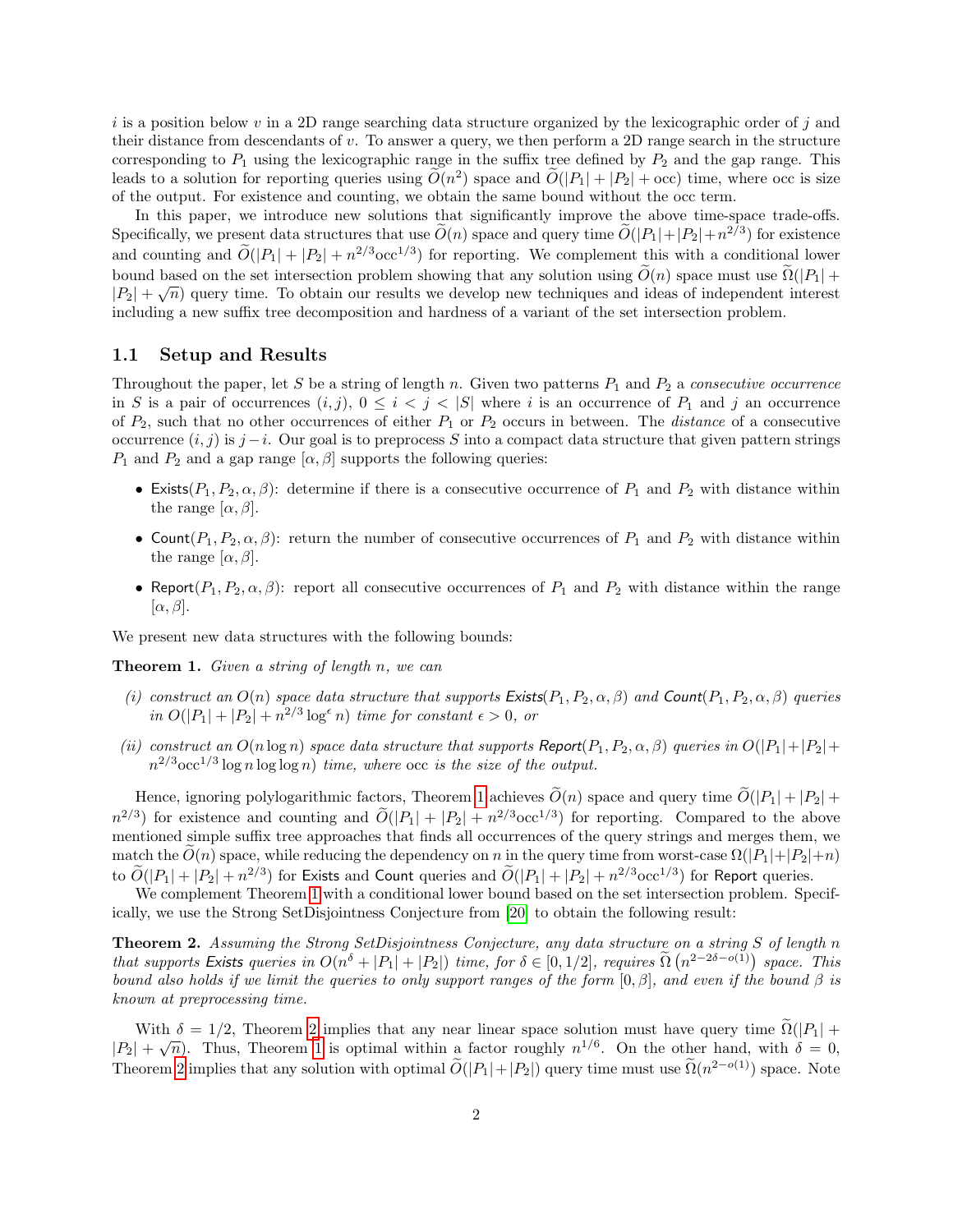that this matches the trade-off achieved by the above mentioned simple solution that combines suffix trees with two-dimensional range searching data structures.

Finally, note that Theorem [2](#page-1-1) holds even when the gap range is of the form  $[0, \beta]$ . As a simple extension of our techniques, we show how to improve our solution from Theorem [1](#page-1-0) to match Theorem [2](#page-1-1) in this special case.

#### 1.2 Techniques

To obtain our results we develop new techniques and show new interesting properties of consecutive occurrences. We first consider Exists and Count queries. The key idea is to split gap ranges into large and small distances. For large distances that there can only be a limited number of consecutive occurrences and we show how these can be efficiently handled using a segmentation of the string. For small distances, we cluster the suffix tree and store precomputed answers for selected pairs of nodes. Since the number of distinct distances is small we obtain an efficient bound on the space.

We extend our solution for Exists and Count queries to handle Report queries. To do so we develop a new decomposition of suffix trees, called the *induced suffix tree decomposition* that recursively divides the suffix tree in half by index in the string. Hence, the decomposition is a balanced binary tree, where every node stores the suffix tree of a substring of S. We show how to traverse this structure to efficiently recover the consecutive occurrences.

For our conditional lower bound we show a reduction based on the set intersection problem. Along the way we show that set intersection remains hard even if all elements in the instance have the same frequency.

#### 1.3 Related Work

As mentioned, string indexing for gaps and consecutive occurrences are the most closely related lines of work to this paper. Another related area is document indexing, where the goal is to preprocess a collection of strings, called *documents*, to report those documents that contain patterns subject to various constraints. For a comprehensive overview of this area see the survey by Navarro [\[36\]](#page-16-7).

A well studied line of work within document indexing is *document indexing for top-k* queries [\[12,](#page-15-11) [23,](#page-15-12) [24,](#page-15-13)  $25, 26, 33, 34, 37, 39, 42, 43$  $25, 26, 33, 34, 37, 39, 42, 43$  $25, 26, 33, 34, 37, 39, 42, 43$  $25, 26, 33, 34, 37, 39, 42, 43$  $25, 26, 33, 34, 37, 39, 42, 43$  $25, 26, 33, 34, 37, 39, 42, 43$  $25, 26, 33, 34, 37, 39, 42, 43$  $25, 26, 33, 34, 37, 39, 42, 43$ . The goal is to efficiently report the top- $k$  documents of smallest weight, where the weight is a function of the query. Specifically, the weight can be the distance of a pair of occurrences of the same or two different query patterns  $[25, 33, 37, 42]$  $[25, 33, 37, 42]$  $[25, 33, 37, 42]$  $[25, 33, 37, 42]$ . The techniques for top-k indexing (see e.g. Hon et al. [\[25\]](#page-16-8)) can be adapted to efficiently solve gapped indexing for consecutive occurrences in the special case when the gap range is of the form  $[0, \beta]$ . However, since these techniques heavily exploit that the goal is to find the top-k closest occurrences, they do not generalize to general gap ranges.

There are several results on conditional lower bounds for pattern matching and string indexing [\[4,](#page-14-0) [5,](#page-14-1) [20,](#page-15-10) [29,](#page-16-16) [30\]](#page-16-17). Notably, Ferragina et al. [\[16\]](#page-15-14) and Cohen and Porat [\[15\]](#page-15-15) reduce the two dimensional substring indexing problem to set intersection (though the goal was to prove an upper, not a lower bound). In the two dimensional substring indexing problem the goal is to preprocess pairs of strings such that given two patterns we can output the pairs that contain a pattern each. Larsen et al. [\[30\]](#page-16-17) prove a conditional lower bound for the document version of indexing for two patterns, i.e., finding all documents containing both of two query patterns. Goldstein et al. [\[20\]](#page-15-10) show that similar lower bounds can be achieved via conjectured hardness of set intersection. Thus, there are several results linking indexing for two patterns and set intersection. Our reduction is still quite different, since we need a translation from intersection to distance.

#### 1.4 Outline

The paper is organized as follows. In Section [2](#page-3-0) we define notation and recall some useful results. In Section [3](#page-3-1) we show how to answer Exists and Count queries, proving Theorem [1\(](#page-1-0)[i\)](#page-13-0). In Section [4](#page-7-0) we show how to answer Report queries, proving Theorem [1\(](#page-1-0)[ii\)](#page-1-2). In Section [5](#page-11-0) we prove the lower bound, proving Theorem [2.](#page-1-1) Finally, in Section [6](#page-12-0) we apply our techniques to solve the variant where  $\alpha = 0$ .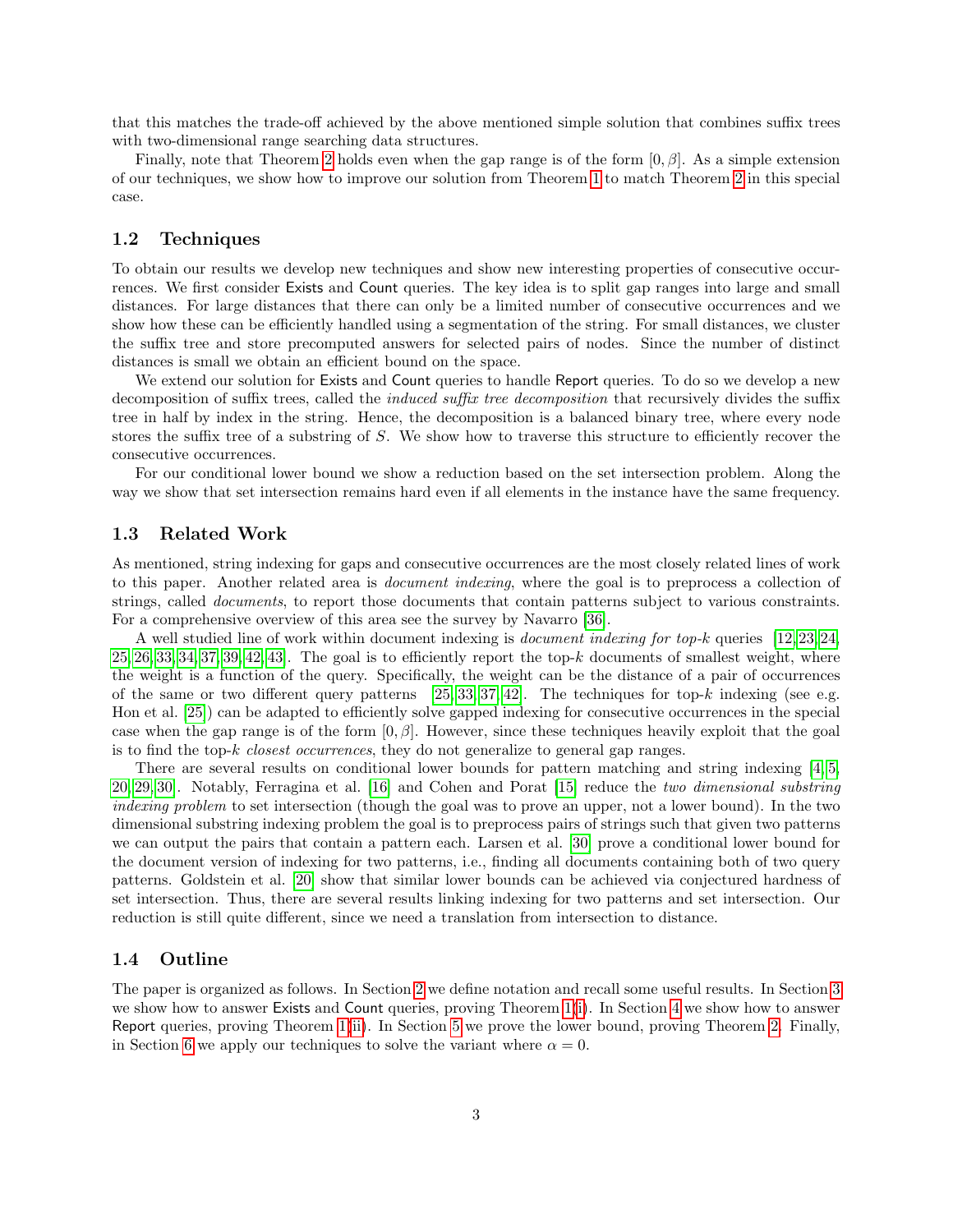### <span id="page-3-0"></span>2 Preliminaries

**Strings.** A string S of length n is a sequence  $S[0]S[1] \dots S[n-1]$  of characters from an alphabet  $\Sigma$ . A contiguous subsequence  $S[i, j] = S[i]S[i+1] \dots S[j]$  is a *substring* of S. The substrings of the form  $S[i, n-1]$ are the suffixes of S. The suffix tree [\[44\]](#page-16-18) is a compact trie of all suffixes of S\$, where \$ is a symbol not in the alphabet, and is lexicographically smaller than any letter in the alphabet. Each leaf is labelled with the index i of the suffix  $S[i, n-1]$  it corresponds to. Using perfect hashing [\[18\]](#page-15-16), the suffix tree can be stored in  $O(n)$  space and solve the string indexing problem (i.e., find and report all occurrences of a pattern  $P$ ) in  $O(m + \text{occ})$  time, where m is the length of P and occ is the number of times P occurs in S.

For any node v in the suffix tree, we define  $str(v)$  to be the string found by concatenating all labels on the path from the root to v. The locus of a string P, denoted  $\text{locus}(P)$ , is the minimum depth node v such that P is a prefix of  $str(v)$ . The suffix array stores the suffix indices of S\$ in lexicographic order. We identify each leaf in the suffix tree with the suffix index it represents. The suffix tree has the property that the leaves below any node represent suffixes that appear in consecutive order in the suffix array. For any node  $v$  in the suffix tree, range(v) denotes the range that v spans in the suffix array. The *inverse suffix array* is the inverse permutation of the suffix array, that is, an array where the ith element is the index of suffix i in the suffix array.

**Orthogonal range successor.** The *orthogonal range successor problem* is to preprocess an array  $A[0, \ldots, n-$ 1] into a data structure that efficiently supports the following queries:

- RangeSuccessor( $a, b, x$ ): return the successor of x in  $A[a, \ldots, b]$ , that is, the minimum  $y > x$  such that there is an  $i \in [a, b]$  with  $A[i] = y$ .
- RangePredecessor $(a, b, x)$ : return the predecessor of x in  $A[a, \ldots, b]$ , that is, the maximum  $y < x$  such that there is an  $i \in [a, b]$  with  $A[i] = y$ .

### <span id="page-3-1"></span>3 Existence and Counting

In this section we give a data structure that can answer Exists and Count queries. The main idea is to split the query interval into "large" and "small" distances. For large distances we exploit that there can only be a small number of consecutive occurrences and we check them with a simple segmentation of S. For small distances we cluster the suffix tree and precompute answers for selected pairs of nodes.

We first show how to use orthogonal range successor queries to find consecutive occurrences. Then we define the clustering scheme used for the suffix tree and give the complete data structure.

#### <span id="page-3-2"></span>3.1 Using Orthogonal Range Successor to Find Consecutive Occurrences

Assume we have found the loci of  $P_1$  and  $P_2$  in the suffix tree. Then we can answer the following queries in a constant number of orthogonal range successor queries:

- FindConsecutive $P_2(i)$ : given an occurrence i of  $P_1$ , return the consecutive occurrence  $(i, j)$  of  $P_1$  and  $P_2$ , if it exists, and No otherwise.
- FindConsecutive $P_1(j)$ : given an occurrence j of  $P_2$ , return the consecutive occurrence  $(i, j)$  of  $P_1$  and  $P_2$ , if it exists, and No otherwise.

Given a query  $\mathsf{FindConsecutive}_{P_2}(i)$ , we answer as follows. Compute  $j = \mathsf{RangeSuccessor}(\mathrm{range}(\mathrm{locus}(P_2)), i)$ to get the closest occurrence of  $P_2$  after i. Compute  $i' = \text{RangePredecessary}(range(locus(P_1)), j)$  to get the closest occurrence of  $P_1$  before j. If  $i = i'$  then no other occurrence of  $P_1$  exists between i and j and they are consecutive. In that case we return  $(i, j)$ . Otherwise, we return No.

Similarly, we can answer  ${\sf FindConsecutive}_{P_1}(j)$  by first doing a  ${\sf RangePredecessary}$  and then a  ${\sf RangeSuccessor}$ query. Thus, given the loci of both patterns and a specific occurrence of either  $P_1$  or  $P_2$ , we can in a constant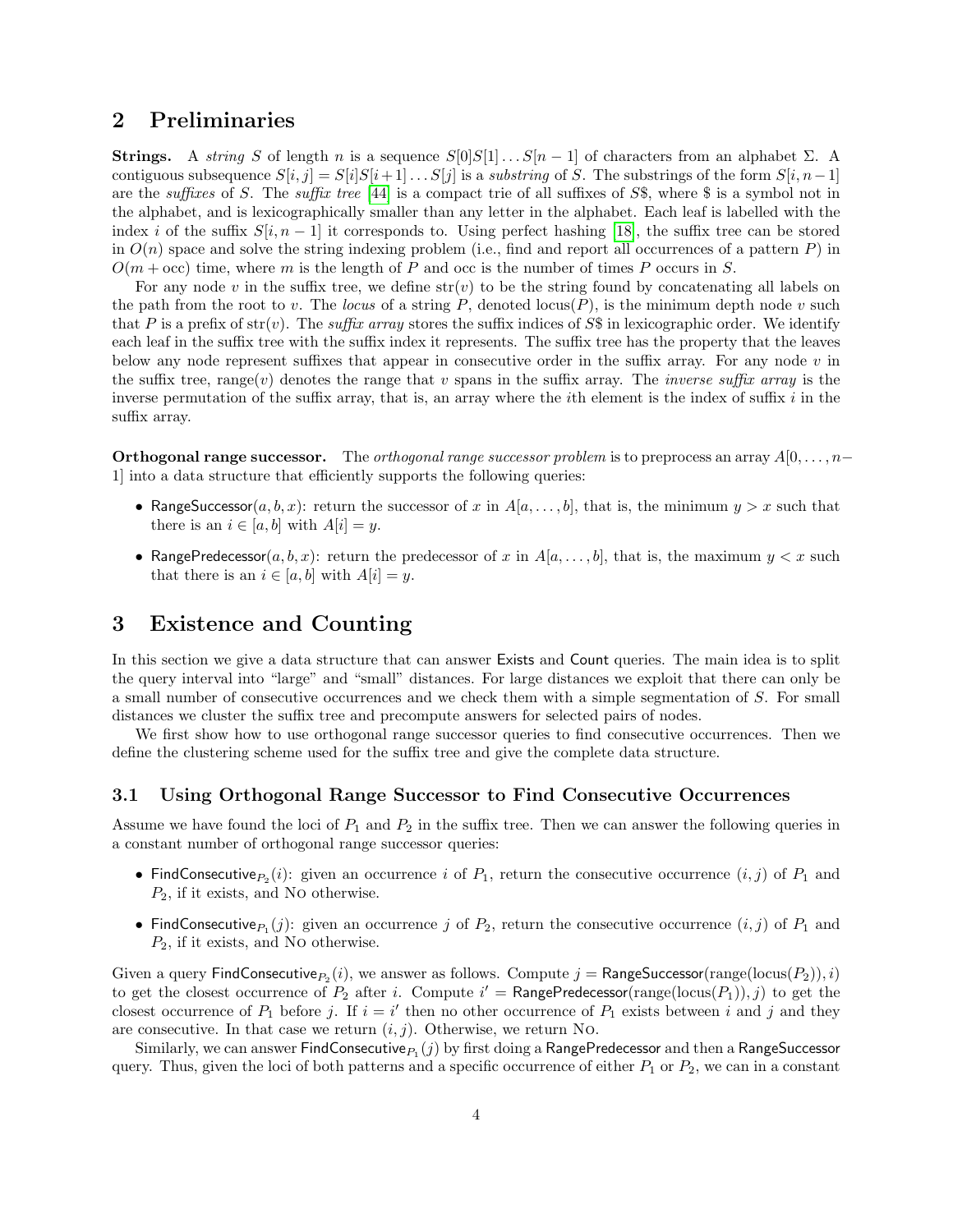number of RangeSuccessor and RangePredecessor queries find the corresponding consecutive occurrence, if it exists.

### 3.2 Data Structure

To build the data structure we will use a cluster decomposition of the suffix tree.

**Cluster Decomposition** A cluster decomposition of a tree  $T$  is defined as follows: For a connected subgraph  $C \subseteq T$ , a *boundary node* v is a node  $v \in C$  such that either v is the root of T, or v has an edge leaving C – that is, there exists an edge  $(v, u)$  in the tree T such that  $u \in T \setminus C$ . A cluster is a connected subgraph  $C$  of  $T$  with at most two boundary nodes. A cluster with one boundary node is called a *leaf cluster*. A cluster with two boundary nodes is called a path cluster. For a path cluster  $C$ , the two boundary nodes are connected by a unique path. We call this path the *spine* of  $C$ . A *cluster partition* is a partition of  $T$ into clusters, i.e. a set CP of clusters such that  $\bigcup_{C \in CP} V(C) = V(T)$  and  $\bigcup_{C \in CP} E(C) = E(T)$  and no two clusters in CP share any edges. Here,  $E(G)$  and  $\tilde{V}(G)$  denote the edge and vertex set of a (sub)graph G, respectively. We need the next lemma which follows from well-known tree decompositions  $[1, 2, 3, 17]$  $[1, 2, 3, 17]$  $[1, 2, 3, 17]$  $[1, 2, 3, 17]$  (see Bille and Gørtz [\[7\]](#page-15-18) for a direct proof).

<span id="page-4-0"></span>**Lemma 3.** Given a tree T with n nodes and a parameter  $\tau$ , there exists a cluster partition CP such that  $|CP| = O(n/\tau)$  and every  $C \in CP$  has at most  $\tau$  nodes. Furthermore, such a partition can be computed in  $O(n)$  time.

Data Structure We build a clustering of the suffix tree of S as in Lemma [3,](#page-4-0) with cluster size at most  $\tau$ , where  $\tau$  is some parameter satisfying  $0 < \tau \leq n$ . Then the counting data structure consists of:

- The suffix tree of  $S$ , with some additional information for each node. For each node  $v$  we store:
	- The range v spans in the suffix array, i.e., range $(v)$ .
	- $-$  A bit that indicates if v is on a spine.
	- $-$  If v is on a spine, a pointer to the lower boundary node of the spine.
	- If v is a leaf, the local rank of v. That is, the rank of v in the text order of the leaves in the cluster that contains v. Note that this is at most  $\tau$ .
- The inverse suffix array of  $S$ .
- A range successor data structure on the suffix array of S.
- An array  $M(u, v)$  of length  $\lfloor \frac{n}{\tau} \rfloor + 1$  for every pair of boundary nodes  $(u, v)$ . For  $1 \le x \le \lfloor \frac{n}{\tau} \rfloor$ ,  $M(u, v)[x]$ is the number of consecutive occurrences  $(i, j)$  of  $str(u)$  and  $str(v)$  with distance at most x. We set  $M(u, v)[0] = 0.$

Denote  $M(u, v)[\alpha, \beta] = M(u, v)[\beta] - M(u, v)[\alpha - 1]$ , that is,  $M(u, v)[\alpha, \beta]$  is the number of consecutive occurrences of  $str(u)$  and  $str(v)$  with a distance in [ $\alpha$ ,  $\beta$ ].

Space Analysis. We store a constant amount per node in the suffix tree. The suffix tree and inverse suffix array occupy  $O(n)$  space. For the orthogonal range successor data structure we use the data structure of Nekrich and Navarro [\[41\]](#page-16-19) which uses  $O(n)$  space and  $O(\log^{\epsilon} n)$  time, for constant  $\epsilon > 0$ . There are  $O(n^2/\tau^2)$ pairs of boundary nodes and for each pair we store an array of length  $O(n/\tau)$ . Therefore the total space consumption is  $O(n + n^3/\tau^3)$ .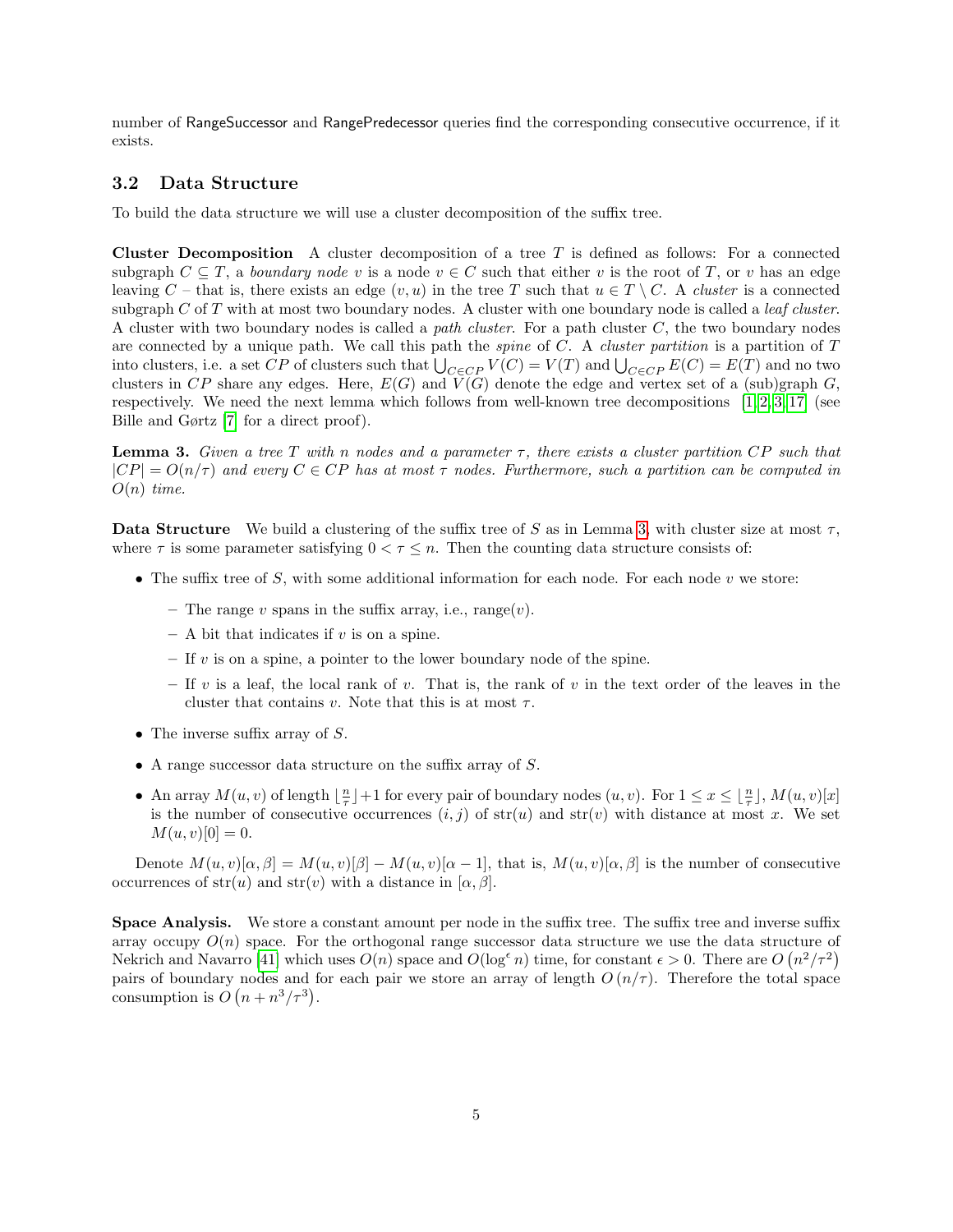#### 3.3 Query Algorithm

We now show how to count the consecutive occurrences  $(i, j)$  with a distance in the interval, i.e.  $\alpha \leq j-i \leq \beta$ . We call each such pair a valid occurrence.

To answer a query we split the query interval  $[\alpha, \beta]$  into two:  $[\alpha, \lfloor \frac{n}{\tau} \rfloor]$  and  $[\lfloor \frac{n}{\tau} \rfloor + 1, \beta]$ , and handle these separately.

## **3.3.1 Handling Distances**  $> \frac{n}{\tau}$ .

We start by finding the loci of  $P_1$  and  $P_2$  in the suffix tree. As shown in Section [3.1,](#page-3-2) this allows us to find the consecutive occurrence containing a given occurrence of either  $P_1$  or  $P_2$ . We implicitly partition the string S into segments of (at most)  $\lfloor n/\tau \rfloor$  characters by calculating  $\tau$  segment boundaries. Segment i, for  $0 \leq i < \tau$ , contains characters  $S[i \cdot \lfloor \frac{n}{\tau} \rfloor, (i+1) \cdot \lfloor \frac{n}{\tau} \rfloor - 1]$  and segment  $\tau$  (if it exists) contains the characters  $S[\tau \cdot \lfloor \frac{n}{\tau} \rfloor, n-1]$ . We find the last occurrence of  $P_1$  in each segment by performing a series of RangePredecessor queries, starting from the beginning of the last segment. Each time an occurrence  $i$  is found we perform the next query from the segment boundary to the left of i, continuing until the start of the string is reached. For each occurrence i of  $P_1$  found in this way, we use  $\textsf{FindConsecutive}_{P_2}(i)$  to find the consecutive occurrence  $(i, j)$  if it exists. We check each of them, discard any with distance  $\leq \frac{n}{\tau}$  and count how many are valid.

## **3.3.2** Handling Distances  $\leq \frac{n}{\tau}$ .

In this part, we only count valid occurrences with distance  $\leq \frac{n}{\tau}$ . Consider the loci of  $P_1$  and  $P_2$  in the suffix tree. Let  $C_i$  denote the cluster that contains locus( $P_i$ ) for  $i = 1, 2$ . There are two main cases.

At least one locus is not on a spine If either locus is in a small subtree hanging off a spine in a cluster or in a leaf cluster, we directly find all consecutive occurrences as follows: If  $\text{locus}(P_1)$  is in a small subtree then we use FindConsecutive $P_2(i)$  on each leaf i below  $\text{locus}(P_1)$  to find all consecutive occurrences, count the valid occurrences and terminate. If only  $locus(P_2)$  is in a small subtree then we use FindConsecutive $P_1(j)$ for each leaf j below  $\text{locus}(P_2)$ , count the valid occurrences and terminate.

**Both loci are on the spine** If neither locus is in a small subtree then both are on a spine. Let  $(b_1, b_2)$ denote the lower boundary nodes of the clusters  $C_1$  and  $C_2$ , respectively. There are two types of consecutive occurrences  $(i, j)$ :

- (i) Occurrences where either i or j are inside  $C_1$  resp.  $C_2$ .
- (ii) Occurrences below the boundary nodes, that is, i is below  $b_1$  and j is below  $b_2$ .

See Figure [1\(](#page-6-0)a). We describe how to count the different types of occurrences next.

**Type (i) occurrences** To find the valid occurrences  $(i, j)$  where either  $i \in C_1$  or  $j \in C_2$  we do as follows. First we find all the consecutive occurrences  $(i, j)$  where i is a leaf in  $C_1$  by computing FindConsecutive $P_2(i)$  for all leaves i below locus( $P_1$ ) in  $C_1$ . We count all valid occurrences we find in this way. Then we find all remaining consecutive occurrences  $(i, j)$  where j is a leaf in  $C_2$  by computing FindConsecutive $P_1(j)$  for all leaves j below locus( $P_2$ ) in  $C_2$ . If FindConsecutive $P_1(j)$  returns a valid occurrence  $(i, j)$  we use the inverse suffix array to check if the leaf i is below  $b_1$ . This can be done by checking whether i's position in the suffix array is in range( $b_1$ ). If i is below  $b_1$  we count the occurrence, otherwise we discard it.

**Type (ii) occurrences** Next, we count the consecutive occurrences  $(i, j)$ , where both i and j are below  $b_1$  and  $b_2$ , respectively. We will use the precomputed table, but we have to be a careful not to overcount. By its construction,  $M(b_1, b_2)[\alpha, \min(\lfloor \frac{n}{\tau} \rfloor, \beta)]$  is the number of consecutive occurrences  $(i', j')$ of  $str(b_1)$  and  $str(b_2)$ , where  $\alpha \leq j'-i' \leq min(\lfloor \frac{n}{\tau} \rfloor, \beta)$ . However, not all of these occurrence  $(i', j')$  are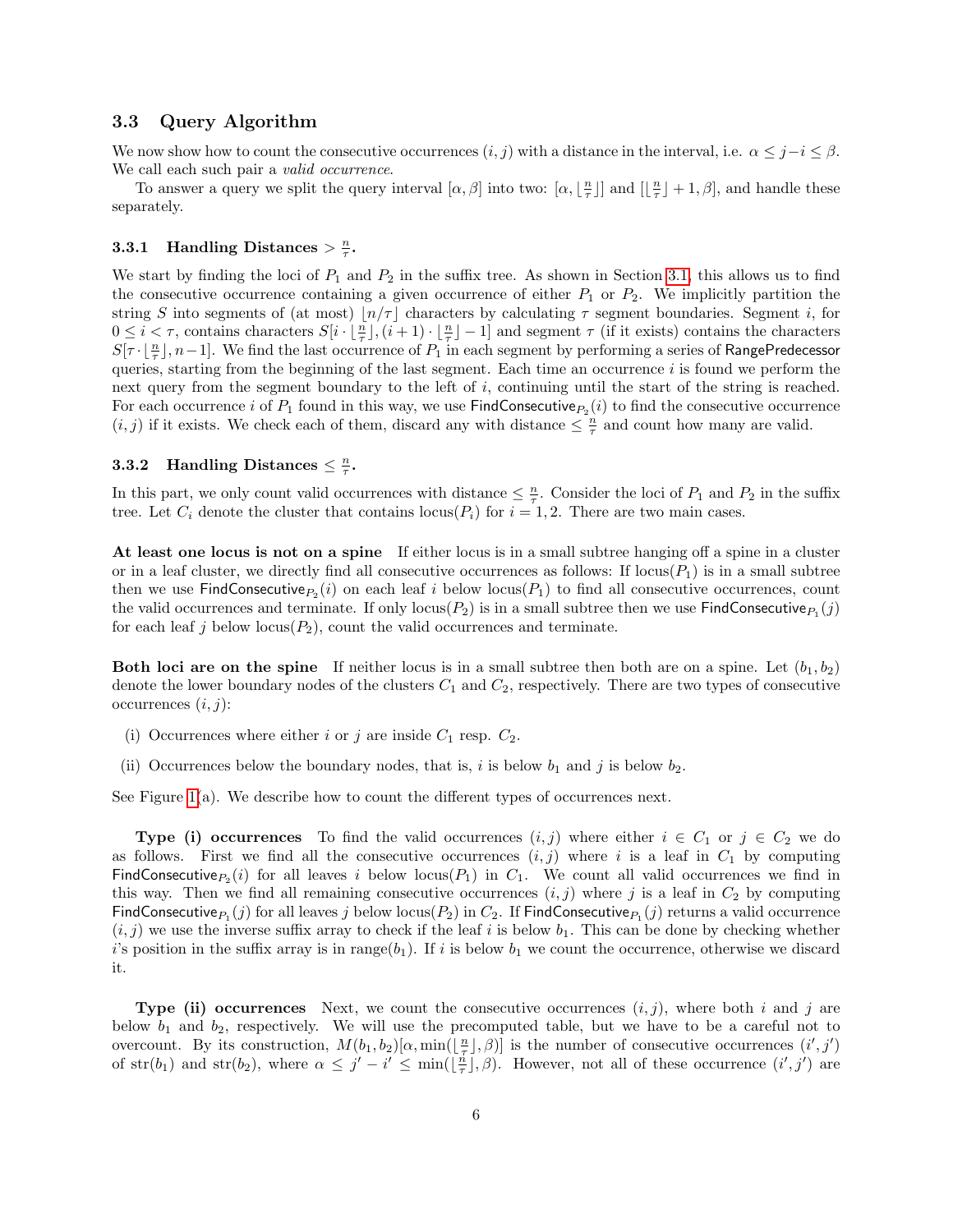<span id="page-6-0"></span>

Figure 1: (a) Any consecutive occurrences  $(i, j)$  of  $P_1$  and  $P_2$  is either also a consecutive occurrence of  $str(b_1)$ and  $str(b_2)$ , or i or j are within the cluster. The suffix array is shown in the bottom with the corresponding ranges marked. (b) Example of a false occurrence. Here  $(i',j')$  is a consecutive occurrence of  $str(b_1)$  and  $str(b_2)$ , but not a consecutive occurrence of  $P_1$  and  $P_2$  due to i. The string S is shown in bottom with the positions of the occurrences marked.

necessarily consecutive occurrences of  $P_1$  and  $P_2$ , as there could be an occurrence of  $P_1$  in  $C_1$  or  $P_2$  in  $C_2$ which is between i' and j'. We call such a pair  $(i', j')$  a *false occurrence*. See Figure [1\(](#page-6-0)b). We proceed as follows.

- 1. Set  $c = M(b_1, b_2)[\alpha, \min(\lfloor \frac{n}{\tau} \rfloor, \beta)].$
- 2. Construct the lists  $L_i$  containing the leaves in  $C_i$  that are below locus( $P_i$ ) sorted by text order for  $i = 1, 2$ . We can obtain the lists as follows. Let [a, b] be the range of locus( $P_i$ ) and [a', b'] = range(b<sub>i</sub>). Sort the leaves in  $[a, a' - 1] \cup [b' + 1, b]$  using their local rank.
- 3. Until both lists are empty iteratively pick and remove the smallest element e from the start of either list. There are two cases.
	- e is an element of  $L_1$ .
		- Compute  $j'$  = RangeSuccessor(range(b<sub>2</sub>), e) to get the closest occurrence of str(b<sub>2</sub>) after e.
		- Compute  $i' = \text{RangePredecessary}(range(b_1), j')$  to get the closest occurrence of  $str(b_1)$  before  $j'.$
	- e is an element of  $L_2$ .
		- Compute  $i' = \text{RangePredecessary}(\text{range}(b_2), e)$  to get the previous occurrence  $i'$  of  $str(b_1)$ .
		- Compute  $j' = \text{RangeSuccessor}(\text{range}(b_1), j')$  to get the following occurrence  $j'$  of  $\text{str}(b_2)$ .

If  $\alpha \leq j'-i' \leq \min(\lfloor \frac{n}{\tau} \rfloor, \beta)$  and  $i' < e < j'$  decrement c by one. We skip any subsequent occurrences that are also inside  $(i', j')$ . As the lists are sorted by text order, all occurrences that are within the same consecutive occurrence  $(i', j')$  are handled in sequence.

Finally, we add the counts of the different type of occurrences.

**Correctness.** Consider a consecutive occurrence  $(i, j)$  where  $j - i > \frac{n}{\tau}$ . Such a pair must span a segment boundary, i.e., i and j cannot be in the same segment. As  $(i, j)$  is a *consecutive* occurrence, i is the last occurrence of  $P_1$  in its segment and j is the first occurrence of  $P_2$  in its segment. With the RangePredecessor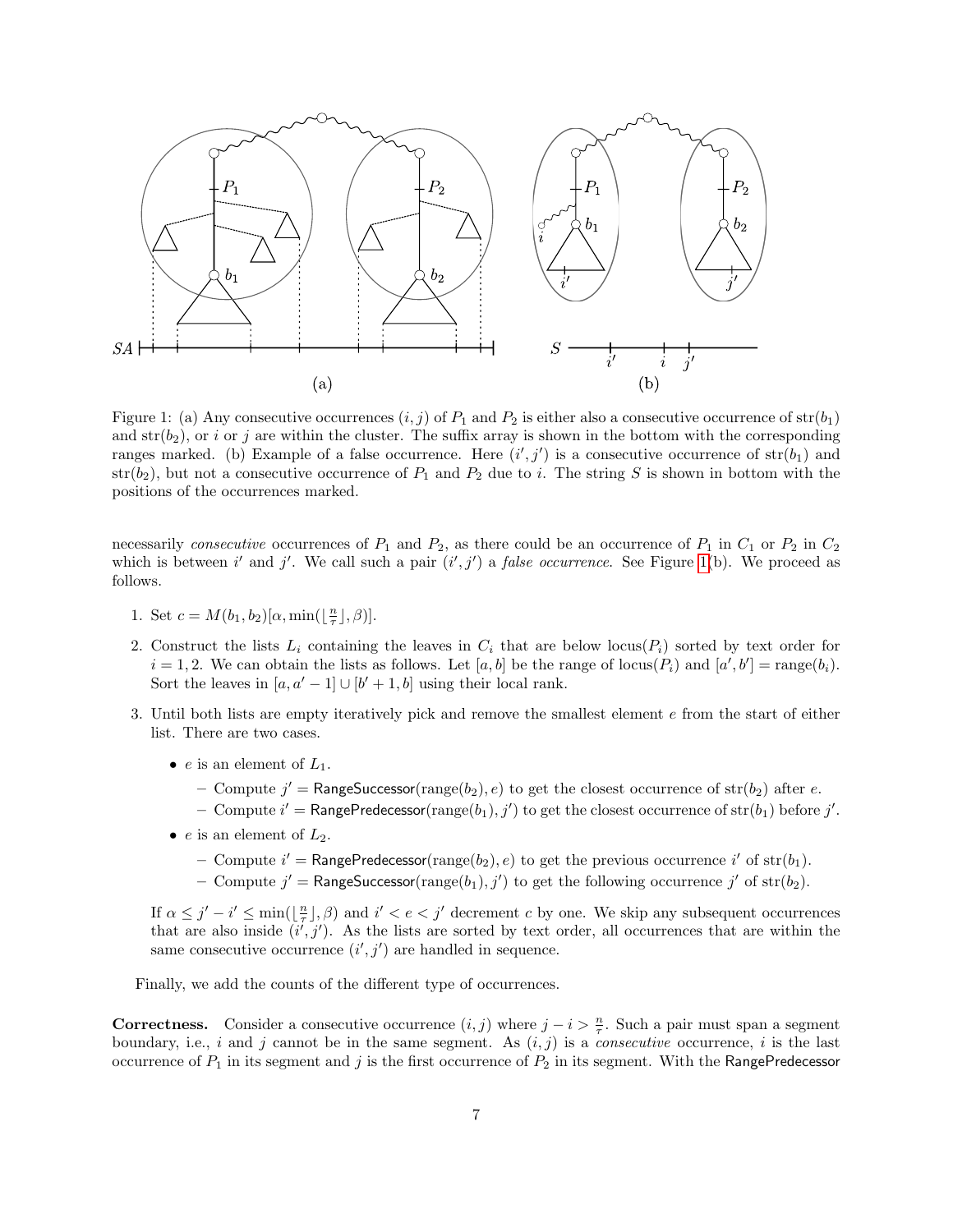queries we find all occurrences of  $P_1$  that are the last in their segment. We thus check and count all valid occurrences of large distance in the initial pass of the segments.

If either locus is in a small subtree we use  $\mathsf{FindConsecutive}_{P_2}(.)$  or  $\mathsf{FindConsecutive}_{P_1}(.)$  on the leaves below that locus, which by the arguments in Section [3.1](#page-3-2) will find all consecutive occurrences.

Otherwise, both loci are on a spine. To count type (i) occurrences we use  $\textsf{FindConsecutive}_{P_2}(i)$  for all leaves *i* below locus( $P_1$ ) in  $C_1$  and FindConsecutive $P_1(j)$  for all leaves *j* below locus( $P_2$ ) in  $C_2$ . However, any valid occurrence  $(i, j)$  where both  $i \in C_1$  and  $j \in C_2$  is found by both operations. Therefore, whenever we find a valid occurrence  $(i, j)$  via  $i = \mathsf{FindConsecutive}_{P_1}(j)$  for  $j \in C_2$ , we only count the occurrence if i is below  $b_1$ . Thus we count all type (i) occurrences exactly once.

To count type (ii) occurrences we start with  $c = M(b_1, b_2)[\alpha, \min(\lfloor \frac{n}{\tau} \rfloor, \beta)]$ , which is the number of consecutive occurrences  $(i', j')$  of  $str(b_1)$  and  $str(b_2)$ , where  $\alpha \leq j'-i' \leq \min(\lfloor \frac{n}{\tau} \rfloor, \beta)$ . Each  $(i', j')$  is either also a consecutive occurrence of  $P_1$  and  $P_2$ , or there exists an occurrence of  $P_1$  or  $P_2$  between i' and j'. Let  $(i',j')$  be a false occurrence and let w.l.o.g. i be an occurrence of  $P_1$  with  $i' < i < j'$ . Then i is a leaf in  $C_1$ , since  $(i', j')$  is a *consecutive* occurrence of  $str(b_1)$  and  $str(b_2)$ . In step 3 we check for each leaf inside the clusters below the loci, if it is between a consecutive occurrence  $(i',j')$  of  $str(b_1)$  and  $str(b_2)$  and if  $\alpha \leq j'-i' \leq \min(\lfloor \frac{n}{\tau} \rfloor, \beta)$ . In that case  $(i', j')$  is a false occurrence and we adjust the count c. As  $(i', j')$ can have multiple occurrences of  $P_1$  and  $P_2$  inside it, we skip subsequent occurrences inside  $(i', j')$ . After adjusting for false occurrences,  $c$  is the number of type (ii) occurrences.

**Time Analysis.** We find the loci in  $O(|P_1| + |P_2|)$  time. Then we perform a number of range successor and find consecutive queries. The time for a find consecutive query is bounded by the time to do a constant number of range successor queries. To count the large distances we check at most  $\tau$  segment boundaries and thus perform  $O(\tau)$  range successor and find consecutive queries. If either locus is not on a spine we check the leaves below that locus. There are at most  $\tau$  such leaves due to the clustering. To count type (i) occurrences we check the leaves below the loci and inside the clusters. There are at most  $2\tau$  such leaves in total. To count type (ii) occurrences we check two lists constructed from the leaves inside the clusters below the loci. There are again at most  $2\tau$  such leaves in total. For each of these  $O(\tau)$  leaves we use a constant number of range successor and find consecutive queries. Thus the time for this part is bounded by the time to perform  $O(\tau)$  range successor queries.

Using the data structure of Nekrich and Navarro [\[41\]](#page-16-19), each range successor query takes  $O(\log^{\epsilon} n)$  time so the total time for these queries is  $O(\tau \log^{\epsilon} n)$ . For type (ii) occurrences we sort two lists of size at most  $\tau$  from a universe of size  $\tau$ , which we can do in  $O(\tau)$  time. Thus, the total query time is  $O(|P_1| + |P_2| + \tau \log^{\epsilon} n)$ .

Setting  $\tau = \Theta(n^{2/3})$  we get a data structure that uses  $O(n + n^3/\tau^3) = O(n)$  space and has query time  $O(|P_1| + |P_2| + \tau \log^{\epsilon} n) = O(|P_1| + |P_2| + n^{2/3} \log^{\epsilon} n)$ , for constant  $\epsilon > 0$ . Given an Exists query we answer with a Count query, terminating when the first valid occurrence is found. This concludes the proof of Theorem [1](#page-1-0)[\(i\)](#page-1-3).

### <span id="page-7-0"></span>4 Reporting

In this section, we describe our data structure for reporting queries. Note that in Section [3,](#page-3-1) we explicitly find all valid occurrences *except* for type (ii) occurrences, where we use the precomputed values. In this section, we describe how we can use a recursive scheme to report these.

The main idea, inspired by fast set intersection by Cohen and Porat [\[15\]](#page-15-15), is to build a binary structure which allows us to recursively divide into subproblems of half the size. Intuitively, the subdivision is a binary tree where every node contains the suffix tree of a substring of  $S$ . We use this structure to find type (ii) occurrences by recursing on smaller trees. We define the binary decomposition of the suffix tree next. The details of the full solution follow after that.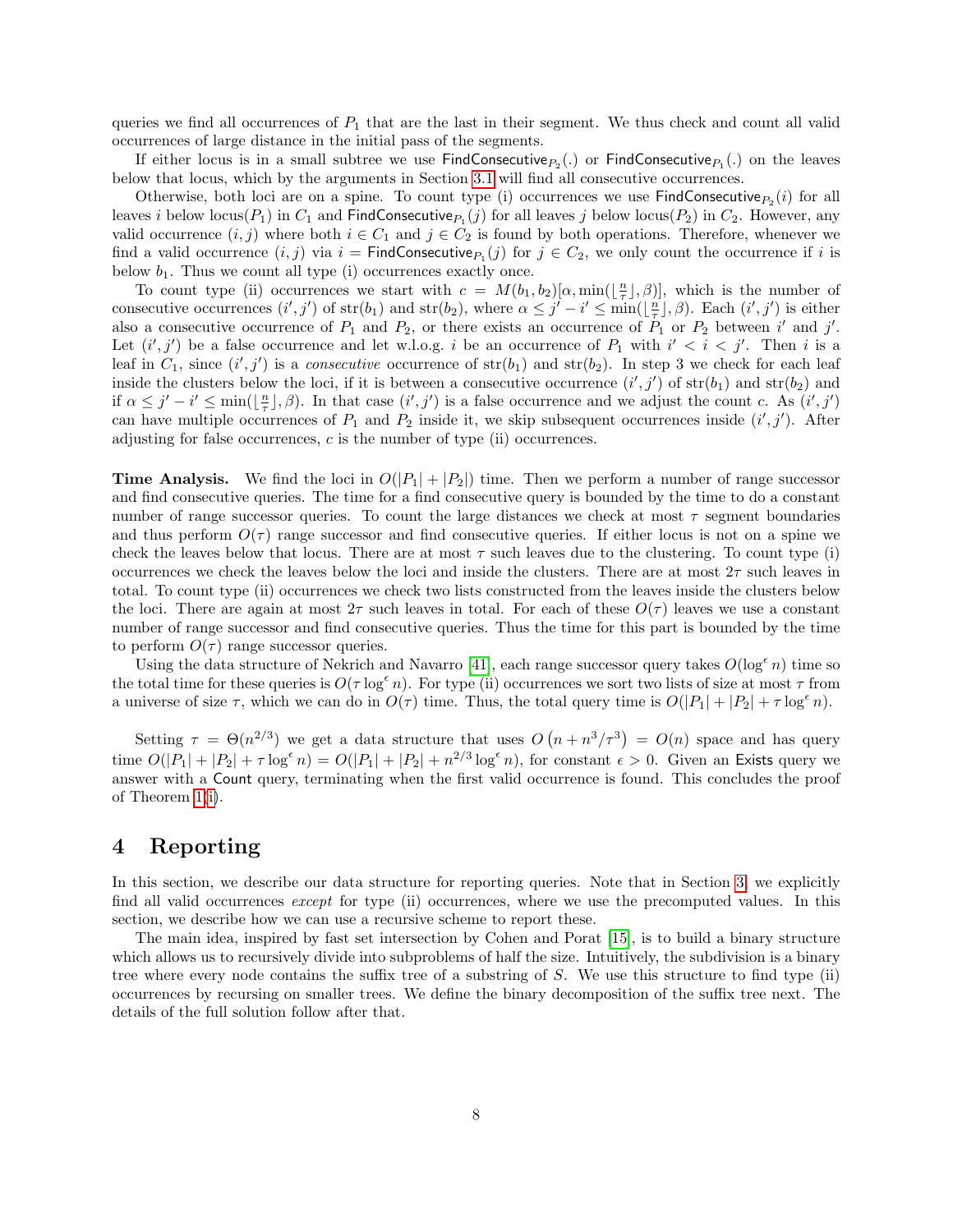<span id="page-8-0"></span>

Figure 2: The suffix tree of NANANANABATMAN\$ together with its children trees  $T[0, 7]$  and  $T[8, 14]$ . The red crosses show a node in the parent tree and and its successor nodes in the two children trees.

### <span id="page-8-1"></span>4.1 Induced Suffix Tree Decomposition

Let T be a suffix tree of a string S of length n. For an interval [a, b] of text positions, we define  $T[a, b]$  to be the subtree of T induced by the leaves in [a, b]: That is, we consider the subtree consisting of leaves in [a, b] together with their ancestors. We then delete each node that has only one child in the subtree and contract its ingoing and outgoing edge. See Figure [2.](#page-8-0)

The *induced suffix tree decomposition of*  $T$  now consists of a higher level binary tree structure, the *de*composition tree, where each node corresponds to an induced subtree of the suffix tree. The root corresponds to  $T[0, n-1]$ , and whenever we move down in the decomposition tree, the interval splits in half. We also associate a level with each of the induced subtrees, which is their depth in the decomposition tree. In more detail, the decomposition tree is a binary tree such that:

- The root of the decomposition tree corresponds to  $T[0, n-1]$  and has level 0.
- For each  $T[a, b]$  of level i in the decomposition, if  $b a > 1$ , its two children in the decomposition tree are  $T[a, c]$  and  $T[c + 1, b]$  where  $c = \lfloor \frac{a+b}{2} \rfloor$ ; we will sometimes refer to these as "children trees" to differentiate from children in the suffix tree.

The decomposition tree is a balanced binary tree and the total size of the induced subtrees in the decomposition is  $O(n \log n)$ : There are at most  $2^i$  decomposition tree nodes on level i, each of which corresponds to an induced subtree of size  $O\left(\frac{n}{2^i}\right)$ , and thus the total size of the trees on each of the  $O(\log n)$  levels is  $O(n)$ .

For each node v in  $T[a, b]$ , we define the successor node of v in each of the children trees of  $T[a, b]$  in the following way: If  $v$  exists in the child tree, the successor node is  $v$ . Else, it is the closest descendant which is present. Note that from the way the induced subtrees are constructed,  $v$  has at most one successor node in each child tree.

The induced suffix tree decomposition of S consists of:

- Each  $T[a, b]$  stored as a compact trie.
- For each  $T[a, b]$  we store a "cropped" suffix array  $SA_{[a, b]}$ , that is, the suffix array of  $S[a, b]$  with the original indices within S.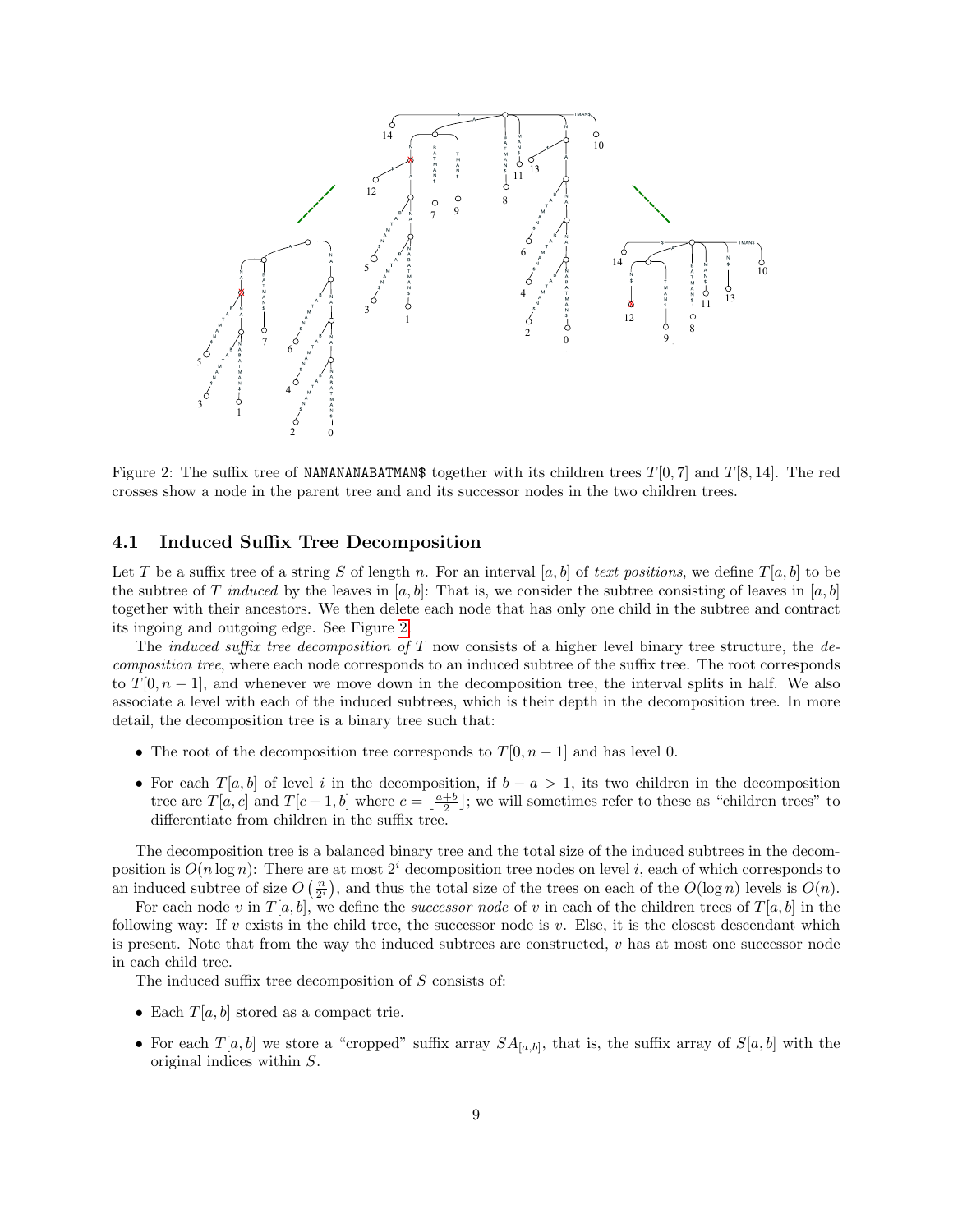• For each node v in  $T[a, b]$  we store a pointer from v to its successor nodes in each child tree, if it exists, and the interval in  $SA_{[a,b]}$  that corresponds to the leaves below v.

Since we store only constant information per node in any  $T[a, b]$ , the total space usage of this is  $O(n \log n)$ .

#### 4.2 Data Structure

The reporting data structure consists of:

- The induced suffix tree decomposition for  $S$ ,
- An orthogonal range successor data structure on the suffix array, and
- The data structure from Section [3](#page-3-1) for each  $T[a, b]$  in the induced suffix tree decomposition with parameters  $n_i$  and  $\tau_i$ , where  $n_i = \lfloor \frac{n}{2^i} \rfloor$  and  $\tau_i = \Theta(n_i^{2/3})$ , such that  $n_i/\tau_i = \lfloor n_i^{1/3} \rfloor$ . The only change is that we do not store an orthogonal range successor data structure for each of the induced subtrees.

**Space Analysis.** We use the  $O(n \log \log n)$  space and  $O(\log \log n)$  time orthogonal range successor struc-ture of Zhou [\[45\]](#page-16-20). The existence data structure for each  $T[a, b]$  of level i is linear in  $n_i$ . Thus, by the arguments of Section [4.1,](#page-8-1) the total space is  $O(n \log n)$ .

### 4.3 Query Algorithm

The main idea behind the algorithm is the following: For large distances, as in Section [3,](#page-3-1) we implicitly segment S to find all consecutive occurrences of at least a certain distance. For small distances, we are going to use the cluster decomposition and counting arrays to decide whether valid occurrences exist. That is, if one of the loci is in a small subtree, we use  ${\sf FindConsecutive}_{P_2}(.)$  resp.  ${\sf FindConsecutive}_{P_1}(.)$  to find all consecutive occurrences. Else, we perform a query as in Section [3](#page-3-1) to decide whether any valid occurrences exist, and if yes, we recurse on smaller subtrees.

The idea here is, that in the induced suffix tree decomposition, the trees are divided in half by text position - therefore, a consecutive occurrence either will be fully contained in the left child tree, fully contained in the right child tree, or have the property that the occurrence of  $P_1$  is the maximum occurrence in the left child tree and the occurrence of  $P_2$  is the minimum occurrence in the right child tree. We will check the border case each time when we recurse.

In detail, we do the following: We find the loci of  $P_1$  and  $P_2$  in the suffix tree. As in the previous section, we check  $\tau_0$  segment boundaries with  $\tau_0 = \Theta(n^{2/3})$  to find all consecutive occurrences with distance within  $[\max(\alpha, n^{1/3}]), \beta]$ . Now, we only have to find consecutive occurrences of distance within  $[\alpha, \min(\beta, n^{1/3}])]$ in  $T = T[0, n-1]$ . In general, let  $n_i = \lfloor \frac{n}{2^i} \rfloor$  and  $\beta_i = \min(\beta, \lfloor n_i^{1/3} \rfloor)$  and let  $T[a, b]$  be an induced subtree of level i.

To find all consecutive occurrences with distance within  $[\alpha, \beta_i]$  in  $T[a, b]$  of level i, given the loci of  $P_1$ and  $P_2$  in  $T[a, b]$ , recursively do the following:

- If any of the loci is not on a spine of a cluster, we find all consecutive occurrences using  $\textsf{FindConsecutive}_{P_2}(.)$ resp. FindConsecutive $P_1(.)$  and check for each of them if they are valid; we report all such, then terminate.
- Else, we use the query algorithm for small distances from Section [3](#page-3-1) to decide whether a valid occurrence with distance within  $[\alpha, \beta_i]$  exists in  $T[a, b]$ .

If such a valid occurrence exists, we recurse; that is, set  $c = \lfloor \frac{a+b}{2} \rfloor$ . We use RangePredecessor to find the last occurrence of  $P_1$  before and including c, and RangeSuccessor to find the first occurrence of  $P_2$ after c. Then we check if they are consecutive (again using RangePredecessor and RangeSuccessor), and if it is a valid occurrence. If yes, we add it to the output. Then, for both  $S[a, c]$  and  $S[c + 1, b]$ , we implicitly partition into segments of size  $\lfloor n_{i+1}^{1/3} \rfloor$  and find and output all valid occurrences of distance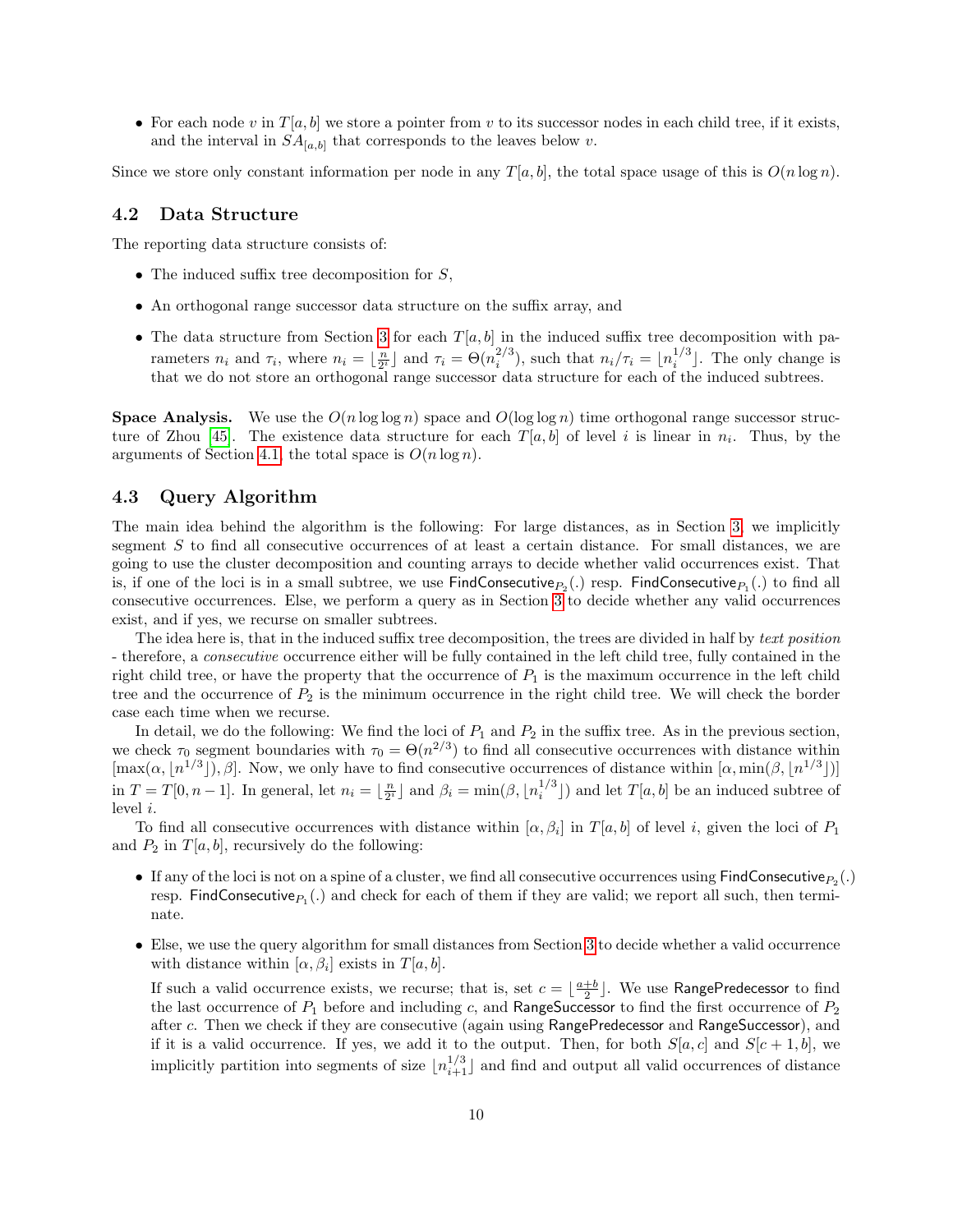$> n_{i+1}^{1/3}$ . Then we follow pointers to the successor nodes of the current loci to find the loci of  $P_1$  and  $P_2$ in the children trees  $T[a, c]$  and  $T[c + 1, b]$  and recurse on those trees to find all consecutive occurrences of distance within  $[\alpha, \beta_{i+1}]$ 

**Correctness.** At any point before we recurse on level i, we check all consecutive occurrences of distance  $> n_{i+1}^{1/3}$  by segmenting the current substring of S. By the arguments of the previous section, we will find all such valid occurrences. Thus, on the subtrees of level  $i+1$ , we need only care about consecutive occurrences with distance in  $[\alpha, \beta_{i+1}].$ 

By the properties of the induced suffix tree decomposition, a consecutive occurrence of  $P_1$  and  $P_2$  that is present in  $T[a, b]$  will either be fully contained in  $T[a, c]$ , or in  $T[c + 1, b]$ , or the occurrence of  $P_1$  is the last occurrence before and including c and the occurrence of  $P_2$  is the first occurrence after c. We check the border case each time we recurse. Thus, no consecutive occurrences get lost when we recurse. If we stop the recursion, it is either because one of the loci was in a small subtree or that no valid occurrences with distance within  $[\alpha, \beta_i]$  exists in  $T[a, b]$ . In the first case we found all valid occurrences with distance within  $[\alpha, \beta_i]$  in  $T[a, b]$  by the same arguments as in Section [3.](#page-3-1) Thus, we find all valid occurrences of  $P_1$  and  $P_2$ .

**Time Analysis.** For finding the loci, we first spend  $O(|P_1|+|P_2|)$  time in the initial suffix tree  $T[0, n-1]$ ; after that, we spend constant time each time we recurse to follow pointers. The rest of the time consumption is dominated by the number queries to the orthogonal range successor data structure, which we will count next.

Consider the recursion part of the algorithm as a traversal of the decomposition tree, and consider the subtree of the decomposition tree we traverse. Each leaf of that subtree is a node where we stop recursing. Since we only recurse if we know there is an occurrence to be found, there are at most  $O(\text{occ})$  leaves. Thus, we traverse at most  $O(\operatorname{occ} \log n)$  nodes.

Each time we recurse, we spend a constant number of RangeSuccessor and RangePredecessor queries to check the border cases. Additionally, we spend  $O(n_i^{2/3})$  such queries on each node of level i that we visit in the decomposition tree: For finding the "large" occurrences, and additionally either for reporting everything within a small subtree or doing an existence query. For finding large occurrences, there are  $O(n_i^{2/3})$  segments to check. The number of orthogonal range successor queries used for existence queries or reporting within a small subtree is bounded by the number of leaves within a cluster, which is also  $O(n_i^{2/3})$ .

Now, let x be the number of decomposition tree nodes we traverse and let  $l_i$ ,  $i = 1, \ldots, x$ , be the level of each such node. The goal is to bound  $\sum_{i=1}^{x} \left(\frac{n}{2^{l_i}}\right)^{2/3}$ . By the argument above,  $x = O(\operatorname{occ} \log n)$ . Note that because the decomposition tree is binary we have that  $\left(\sum_{i=1}^x \frac{1}{2^{l_i}}\right) \leq \log n$ . The number of queries to the orthogonal range successor data structure is thus asymptotically bounded by:

$$
\sum_{i=1}^{x} \left(\frac{n}{2^{l_i}}\right)^{2/3} = n^{2/3} \sum_{i=1}^{x} \left(\frac{1}{2^{l_i}}\right)^{2/3} \cdot 1
$$
  

$$
\leq n^{2/3} \left(\sum_{i=1}^{x} \left(\frac{1}{2^{l_i}}\right)^{\frac{2}{3} \cdot \frac{3}{2}}\right)^{2/3} \left(\sum_{i=1}^{x} 1^3\right)^{1/3}
$$
  

$$
= n^{2/3} \left(\sum_{i=1}^{x} \frac{1}{2^{l_i}}\right)^{2/3} x^{1/3}
$$
  

$$
= O(n^{2/3} \operatorname{occ}^{1/3} \log n)
$$

For the inequality, we use Hölder's inequality, which holds for all  $(x_1, \ldots, x_k) \in \mathbb{R}^k$  and  $(y_1, \ldots, y_k) \in \mathbb{R}^k$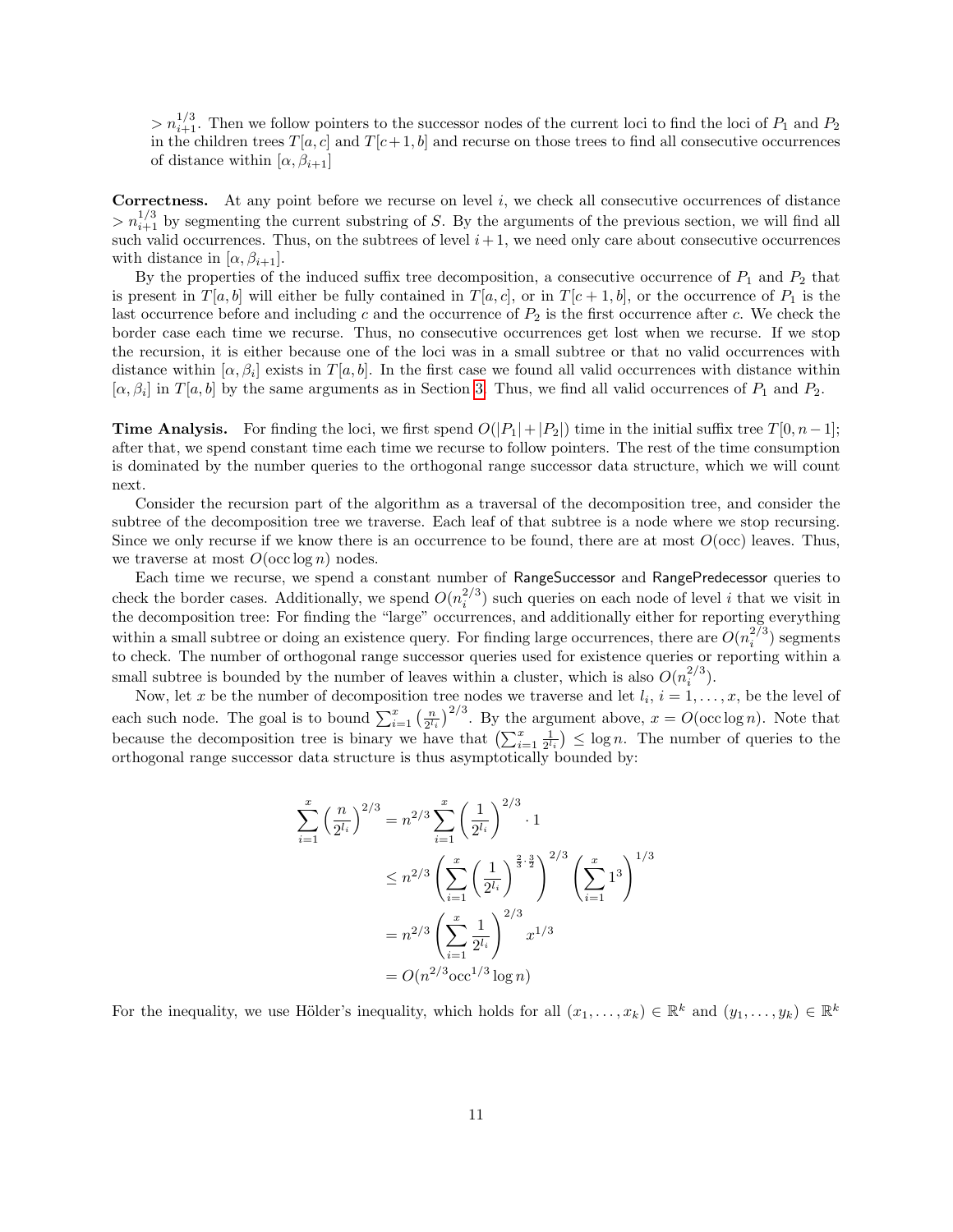and p and q both in  $(1, \infty)$  such that  $1/p + 1/q = 1$ :

<span id="page-11-1"></span>
$$
\sum_{i=1}^{k} |x_i y_i| \le \left(\sum_{i=1}^{k} |x_i|^p\right)^{1/p} \left(\sum_{i=1}^{k} |y_i|^q\right)^{1/q} \tag{1}
$$

We apply [\(1\)](#page-11-1) with  $p = 3/2$  and  $q = 3$ .

Since the data structure of Zhou [\[45\]](#page-16-20) uses  $O(\log \log n)$  time per query, the total running time of the algorithm is  $O(|P_1| + |P_2| + n^{2/3} \text{occ}^{1/3} \log n \log \log n)$ . This concludes the proof of Theorem [1\(](#page-1-0)[ii\)](#page-1-2).

### <span id="page-11-0"></span>5 Lower Bound

We now prove the conditional lower bound from Theorem [2](#page-1-1) based on set intersection. We use the framework and conjectures as stated in Goldstein et al. [\[20\]](#page-15-10). Throughout the section, let  $\mathcal{I} = S_1, \ldots, S_m$  be a collection of m sets of total size N from a universe U. The SetDisjointness problem is to preprocess  $\mathcal I$  into a compact data structure, such that given any pair of sets  $S_i$  and  $S_j$ , we can quickly determine if  $S_i \cap S_j = \emptyset$ . We use the following conjecture.

<span id="page-11-2"></span>Conjecture 1 (Strong SetDisjointness Conjecture). Any data structure that can answer SetDisjointness queries in t query time must use  $\widetilde{\Omega}\left(\frac{N^2}{t^2}\right)$  space.

### 5.1 SetDisjointness with Fixed Frequency

We define the following weaker variant of the SetDisjointness problem: the f-FrequencySetDisjointness problem is the SetDisjointness problem where every element occurs in precisely f sets. We now show that any solution to the f-FrequencySetDisjointness problem implies a solution to SetDisjointness, matching the complexities up to polylogarithmic factors.

<span id="page-11-3"></span>**Lemma 4.** Assuming the Strong SetDisjointness Conjecture, every data structure that can answer  $f$ -FrequencySetDisjointness queries in time  $O(N^{\delta})$ , for  $\delta \in [0,1/2]$ , must use  $\tilde{\Omega}(N^{2-2\delta-o(1)})$  space.

*Proof.* Assume there is a data structure D solving the f-FrequencySetDisjointness problem in time  $O(N^{\delta})$ and space  $O(N^{2-2\delta-\epsilon})$  for constant  $\epsilon$  with  $0 < \epsilon < 1$ . Let  $\mathcal{I} = S_1, \ldots, S_m$  be a given instance of SetDisjointness, where each  $S_i$  is a set of elements from universe U, and assume w.l.o.g. that m is a power of two.

Define the frequency of an element,  $f_e$ , as the number of sets in  $\mathcal I$  that contain e. We construct log m instances  $\mathcal{I}_1, \ldots, \mathcal{I}_{\log m}$  of the f-FrequencySetDisjointness problem. For each  $j, 1 \leq j \leq \log m$ , the instance  $\mathcal{I}_j$  contains the following sets:

- For each  $i \in [1, m]$  a set  $S_i^j$  containing all  $e \in S_i$  that satisfy  $2^{j-1} \le f_e < 2^j$ ;
- $2^{j-1}$  "dummy sets", which contain extra copies of elements to make sure that all elements have the same frequency. That is, we add every element with  $2^{j-1} \le f_e < 2^j$  to the first  $2^j - f_e$  dummy sets. These sets will not be queried in the reduction.

Instance  $\mathcal{I}_j$  has  $O(m)$  sets and every element occurs exactly  $2^j$  times. Further, the total number of elements in all the instances is at most 2N. We now build f-FrequencySetDisjointness data structures  $D_j = D(\mathcal{I}_j)$ for each of the  $\log m$  instances.

To answer a SetDisjointness query for two sets  $S_{i_1}$  and  $S_{i_2}$ , we query  $D_j$  for the sets  $S_{i_1}^j$  and  $S_{i_2}^j$ , for each  $1 \leq j \leq \log m$ . If there exists a j such that  $S_{i_1}^j$  and  $S_{i_2}^j$  are not disjoint, we output that  $S_i$  and  $S_j$  are not disjoint. Else, we output that they are disjoint.

If there exists  $e \in S_{i_1} \cap S_{i_2}$ , let j be such that  $2^{j-1} \le f_e < 2^j$ . Then  $e \in S_{i_1}^j \cap S_{i_2}^j$ , and we will correctly output that the sets are not disjoint. If  $S_{i_1}$  and  $S_{i_2}$  are disjoint, then, since  $S_{i_1}^j$  is a subset of  $S_{i_1}$  and  $S_{i_2}^j$  is a subset of  $S_{i_2}$ , the queried sets are disjoint in every instance. Thus we also answer correctly in this case.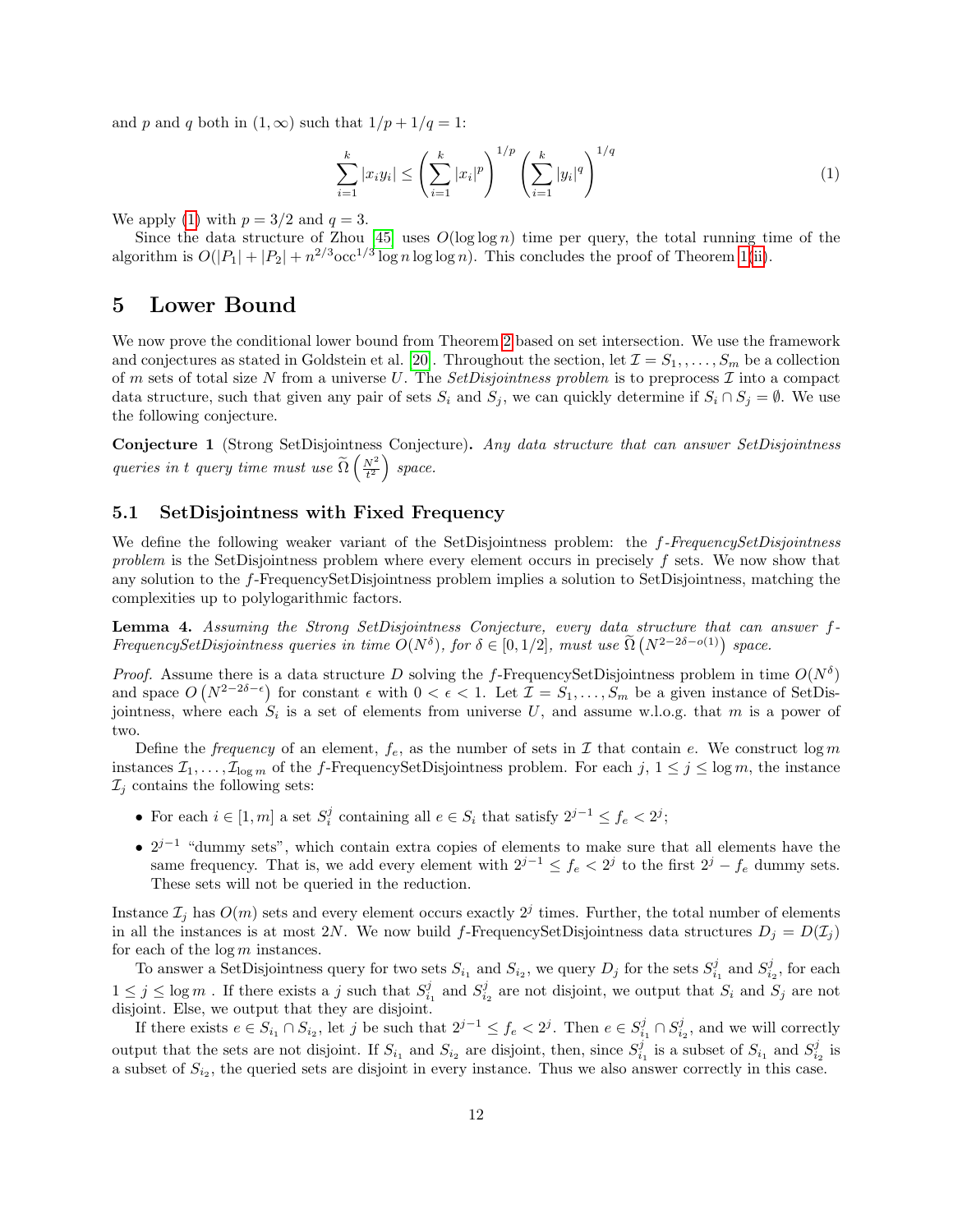<span id="page-12-1"></span>

| $S_1 = \{1,2\}$                                                                               |  |  | $w_1 = 00$ |  |
|-----------------------------------------------------------------------------------------------|--|--|------------|--|
| $S_2 = \{3,4\}$                                                                               |  |  | $w_2 = 01$ |  |
| $S_3 = \{1,3\}$                                                                               |  |  | $w_3 = 10$ |  |
| $S_4 = \{2,4\}$                                                                               |  |  | $w_4 = 11$ |  |
| $S = 00\$10\$$ \$\$\$\$\$\$ 00\$11\$ \$\$\$\$\$\$ 01\$10\$ \$\$\$\$\$\$ 01\$11\$ \$\$\$\$\$\$ |  |  |            |  |
|                                                                                               |  |  |            |  |

Figure 3: Instance of f-FrequencySetDisjointness problem reduced to Exists. Alphabet  $\Sigma = \{0, 1\}$  and fixed frequency  $f = 2$ , resulting in block size  $B = 2 \cdot 2 + 2 = 6$ .

Let  $N_j$  denote the total number of elements in  $\mathcal{I}_j$ . For each j, we have  $N_j \leq 2N$  and thus  $N_j^{2-2\delta-\epsilon} \leq$  $(2N)^{2-2\delta-\epsilon}$ . Thus, the space complexity is asymptotically bounded by

$$
\sum_{j=1}^{\lceil \log m \rceil} N_j^{2-2\delta-\epsilon} = O(N^{2-2\delta-\epsilon} \log m).
$$

Similarly, we have  $N_j^{\delta} = O(N^{\delta})$  and so the time complexity is asymptotically bounded by

$$
\sum_{j=1}^{\lceil \log m \rceil} N_j^{\delta} = O(N^{\delta} \log m).
$$

This is a contradiction to Conjecture [1.](#page-11-2)

 $\Box$ 

### 5.2 Reduction to Gapped Indexing

We can reduce the f-FrequencySetDisjointness problem to Exists queries of the gapped indexing problem: Assume we are given an instance of the f-FrequencySetDisjointness problem with a total of N elements. Each distinct element occurs f times. Assume again w.l.o.g. that the number of sets m is a power of two. Assign to each set  $S_i$  in the instance a unique binary string  $w_i$  of length log m. Build a string S as follows: Consider an arbitrary ordering  $e_1, e_2, \dots$  of the distinct elements present in the instance. Let \$ be an extra letter not in the alphabet. The first  $B = f \cdot \log m + f$  letters are a concatenation of  $w_i$  of all sets  $S_i$  that  $e_1$  is contained in, sorted by i. This block is followed by B copies of \$. Then, we have B symbols consisting of the strings for each set that  $e_2$  is contained in, again followed by B copies of \$, and so on. See Figure [3](#page-12-1) for an example.

For a query for two sets  $S_i$  and  $S_j$ , where  $i < j$ , we set  $P_1 = w_i$  and  $P_2 = w_j$ ,  $\alpha = 0$ , and  $\beta = B$ . If the sets are disjoint, then there are no occurrences which are at most B apart. Otherwise  $w_i$  and  $w_j$  occur in the same block, and  $w_j$  comes after  $w_i$ . The length of the string S is  $2N \log m + 2N$ : In the block for each element, we have  $\log m + 1$  letters for each of its occurrences, and it is followed by a \$ block of the same length.

This means that if we can solve Exists queries in  $s(n)$  space and  $t(n) + O(|P_1| + |P_2|)$  time, where n is the length of the string, we can solve the f-FrequencySetDisjointness problem in  $s(2N \log m + 2N)$  space and  $t(2N \log m + 2N) + O(\log m)$  $t(2N \log m + 2N) + O(\log m)$  $t(2N \log m + 2N) + O(\log m)$  time. Together with Lemma [4,](#page-11-3) Theorem 2 follows.

# <span id="page-12-0"></span>6 Gapped Indexing for  $[0, \beta]$  Gaps

In this section, we consider the special case where the queries are one sided intervals of the form  $[0, \beta]$ . We give a data structure supporting the following tradeoffs: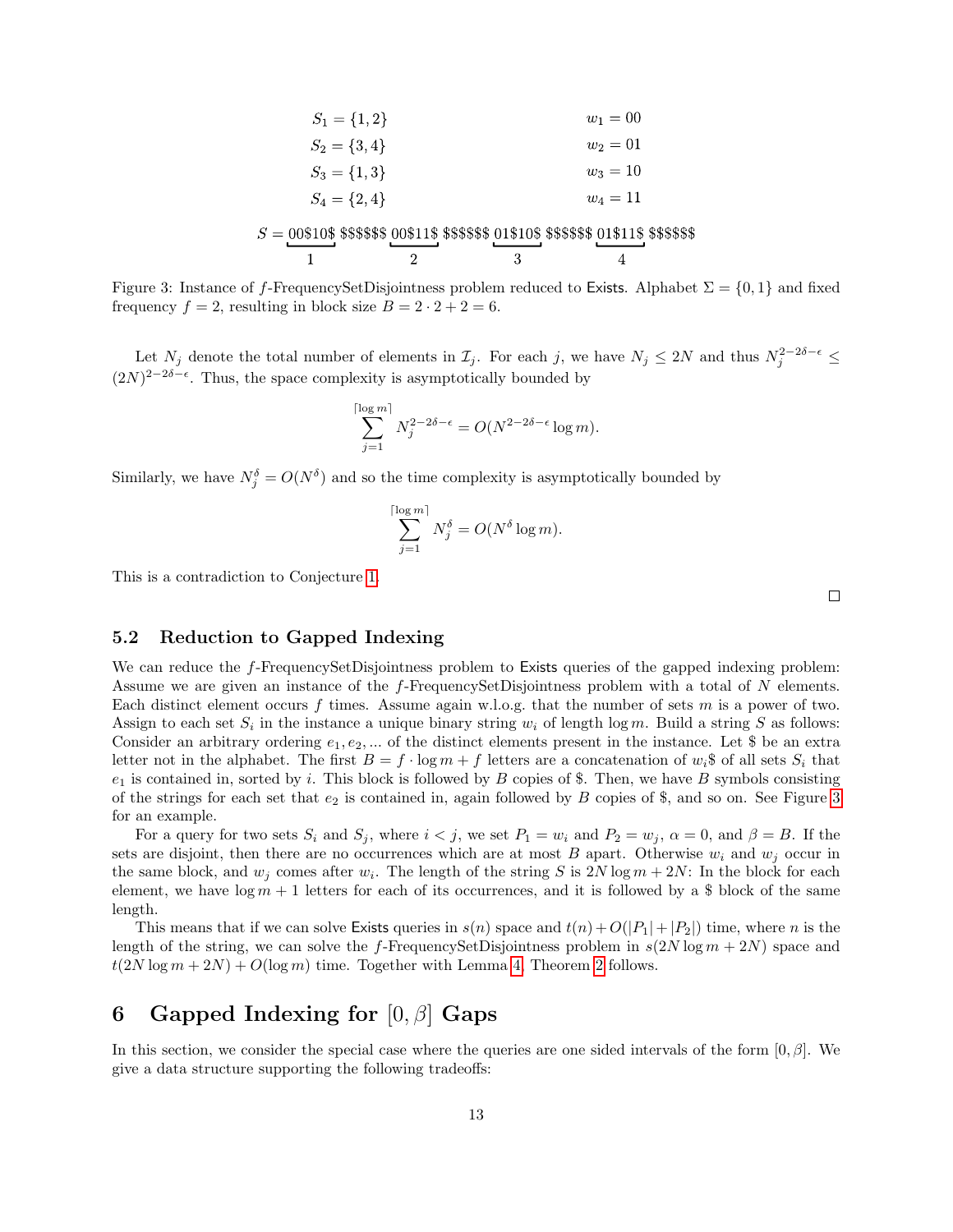#### <span id="page-13-1"></span>Theorem 5. Given a string of length n, we can

- <span id="page-13-0"></span>(i) construct an  $O(n)$  space data structure that supports  $Exists(P_1, P_2, 0, \beta)$  queries in  $O(|P_1| + |P_2| + \sqrt{\frac{n}{n}})$  $\sqrt{n} \log^{\epsilon} n$ ) time for constant  $\epsilon > 0$ , or
- (ii) construct an  $O(n \log n)$  space data structure that supports  $Count(P_1, P_2, 0, \beta)$  and Report $(P_1, P_2, 0, \beta)$ construct an  $O(n \log n)$  space and structure that supports  $\text{Count}(F_1, F_2, 0, \beta)$  and  $\text{Rep}$ <br>queries in  $O(|P_1| + |P_2| + (\sqrt{n \cdot \text{occ}}) \log \log n)$  time, where  $\text{occ}$  is the size of the output.

Note that since the results match (up to log factors) the best known results for set intersection, this is about as good as we can hope for. We mention here that for this specific problem, a similar tradeoff follows from the strategies used by Hon et al. [\[25\]](#page-16-8). The results from that paper include (among others) a data structure for documents such that given a query of two patterns  $P_1$  and  $P_2$  and a number k, one can output the k documents with the closest occurrences of  $P_1$  and  $P_2$ . Thus, the problem is slightly different, however, with some adjustments, the results from Theorem [5](#page-13-1) follow (up to a log factor). We show a simple, direct solution.

The data structure is a simpler version of the data structure considered in the previous sections. The main idea is that for each pair of boundary nodes  $u$  and  $v$ , we do not have to store an array of distances, but only one number that carries all the information: the smallest distance of a consecutive occurrence of  $str(u)$ and str(v). Thus, for existence, we can cluster with  $\tau = \sqrt{n}$  to achieve linear space, and we do not need to check large distances separately. For the reporting solution, we store the decomposition from Section [4.1,](#page-8-1) and use the matrix M to decide where to recurse. In the following we will describe the details.

Existence data structure. For solving Exists queries in this setting, we cluster the suffix tree with √ parameter  $\tau = \sqrt{n}$ . Again, we store the linear space orthogonal range successor data structure by Nekrich and Navarro [\[41\]](#page-16-19) on the suffix array. For each pair of boundary nodes  $(u, v)$ , we store at  $M(u, v)$  the minimum distance of a consecutive occurrence of  $str(u)$  and  $str(v)$ . The total space is linear. To query, we proceed similarly as in Section [3](#page-3-1) for the "small distances": We find the loci of  $P_1$  and  $P_2$ . If any of the loci is not on the spine, we check all consecutive occurrences using  $\textsf{FindConsecutive}_{P_2}(.)$  resp.  $\textsf{FindConsecutive}_{P_1}(.)$ . If both loci are on the spine, denote  $b_1$ ,  $b_2$  the lower boundary nodes of the respective clusters. Find  $M(b_1, b_2)$ . If  $M(b_1, b_2) \leq \beta$ , we can immediately return YES: If a valid occurrence  $(i', j')$  of  $str(b_1)$  and  $str(b_2)$  exists, then either  $(i', j')$  is a consecutive occurrence of  $P_1$  and  $P_2$ , or there exists a consecutive occurrence of smaller distance. Otherwise, that is if  $M(b_1, b_2) > \beta$ , all valid occurrences  $(i, j)$  have the property that either *i* is in the cluster of locus( $P_1$ ) or *j* is in the cluster of locus( $P_2$ ), and we check all such pairs using FindConsecutive<sub>P<sub>2</sub></sub>(.) resp. FindConsecutive<sub>P<sub>1</sub></sub>(.). The running time is  $O(|P_1| + |P_2| + \sqrt{n} \log^{\epsilon} n)$ .

Reporting data structure. For the reporting data structure, we store the decomposition of the suffix tree as described in Section [4.1](#page-8-1) and the  $O(n \log n)$  space orthogonal range successor data structure by Zhou [\[45\]](#page-16-20) on the suffix array. For each induced subtree of level  $i$  in the decomposition, we store the existence data structure we just described.

Reporting algorithm. The algorithm follows a similar, but simpler, recursive structure as in Section [4.](#page-7-0) We begin by finding the loci of  $P_1$  and  $P_2$ . If either of the loci is not on a spine, we find all consecutive occurrences using  $\mathsf{FindConsecutive}_{P_2}(.)$  resp.  $\mathsf{FindConsecutive}_{P_1}(.)$ , check if they are valid, report these, and terminate. If both loci are on a spine, we check  $M(b_1, b_2)$  for the lower boundary nodes  $b_1$  and  $b_2$ . If  $M(b_1, b_2) > \beta$ , all valid occurrences  $(i, j)$  have the property that either i is in the cluster of locus( $P_1$ ) or j is in the cluster of locus( $P_2$ ). We check all such pairs using  $\mathsf{FindConsecutive}_{P_2}(.)$  resp.  $\mathsf{FindConsecutive}_{P_1}(.)$ , report the valid occurrences, and terminate. If  $M(b_1, b_2) \leq \beta$ , we recurse on the children trees. That is, we check the border case and follow pointers to the loci in the children trees.

#### **Analysis.** The space is  $O(n \log n)$ , just as in Section [4.](#page-7-0)

For time analysis, we spend  $O(\sqrt{\frac{n}{2^{l_i}}})$  orthogonal range successor queries on the nodes in the decomposition tree of level  $l_i$  where we stop the recursion. For all other nodes we visit in the tree traversal, we only spend a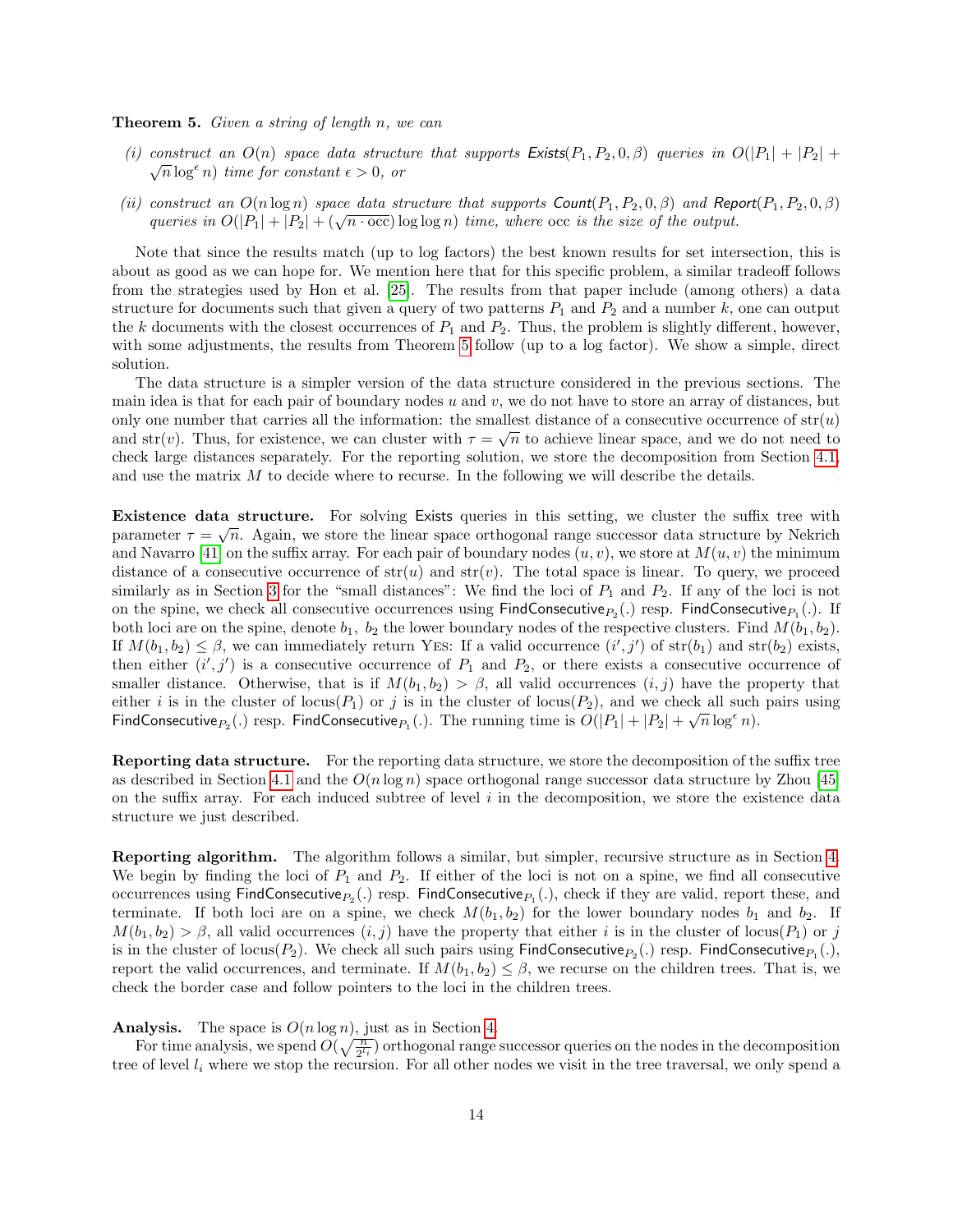constant number of queries. In total, we visit  $O(\text{occ} \log(n/\text{occ})+\text{occ})$  decomposition tree nodes (by following the analysis in [\[15\]](#page-15-15)), and we spend  $O(\sqrt{\frac{n}{2^{l_i}}})$  orthogonal range successor queries on  $O(\text{occ})$  many such nodes.

We use the same notation as in Section [4.](#page-7-0) By  $x = O(\text{occ})$  we now denote the number of nodes where we stop the algorithm and output. Since each such node can be seen as a leaf in a binary tree,  $\sum_{i=1}^{x} \frac{1}{2^{l_i}} \leq 1$ . We use the Cauchy-Schwarz inequality (which is a special case of Hölders with  $p = q = 2$ ). We get as an asymptotic bound for the number of orthogonal range successor queries:

$$
\sum_{i=1}^{x} \sqrt{\frac{n}{2^{l_i}}} = \sqrt{n} \sum_{i=1}^{x} \sqrt{\frac{1}{2^{l_i}}} \cdot 1
$$

$$
\leq \sqrt{n} \sqrt{\sum_{i=1}^{x} \frac{1}{2^{l_i}}} \sqrt{\sum_{i=1}^{x} 1}
$$

$$
\leq \sqrt{nx} = O(\sqrt{n} \cdot \text{occ}).
$$

Note that since  $\text{occ}\log(n/\text{occ}) = O(\text{occ}\sqrt{n/\text{occ}}) = O(\sqrt{n \cdot \text{occ}})$ , this brings the total number of orthogonal range successor queries to  $O(\text{occ} + \sqrt{n \cdot \text{occ}})$ . Using the data structure by Zhou [\[45\]](#page-16-20), the time bound from Theorem [5](#page-13-1) follows.

### 7 Conclusion

We have considered the problem of gapped indexing for consecutive occurrences. We have given a linear space data structure that can count the number of such occurrences. For the reporting problem, we have given a near-linear space data structure. The running time for both includes an  $O(n^{2/3})$  term, which forms given a near-intear space data structure. The running time for both includes an  $O(n^{3/2})$  term, which forms a gap of  $O(n^{1/6})$  to the conditional lower bound of  $O(\sqrt{n})$ . Thus, the most obvious open question is whether we can close this gap, either by improving the data structure or finding a stronger lower bound.

Further, we have used the property that there can only be few consecutive occurrences of large distances. Thus, our solution cannot be easily extended to finding all pairs of occurrences with distance within the query interval. An open question is if it is possible to get similar results for that problem. Lastly, document versions of similar problems have concerned themselves with finding all documents that contain  $P_1$  and  $P_2$ or the top-k of smallest distance; conditional lower bounds for these problems are also known. It would be interesting to see if any of these results be extended to finding all documents that contain a (consecutive) occurrence of  $P_1$  and  $P_2$  that has a distance within a query interval.

### References

- <span id="page-14-2"></span>[1] Stephen Alstrup, Jacob Holm, Kristian de Lichtenberg, and Mikkel Thorup. Minimizing diameters of dynamic trees. In Proc. 24th ICALP, pages 270–280, 1997.
- <span id="page-14-3"></span>[2] Stephen Alstrup, Jacob Holm, and Mikkel Thorup. Maintaining center and median in dynamic trees. In Proc. 7th SWAT, pages 46–56, 2000.
- <span id="page-14-4"></span>[3] Stephen Alstrup and Theis Rauhe. Improved labeling scheme for ancestor queries. In Proc. 13th SODA, pages 947–953, 2002.
- <span id="page-14-0"></span>[4] Amihood Amir, Timothy M. Chan, Moshe Lewenstein, and Noa Lewenstein. On hardness of jumbled indexing. In Proc. 41st ICALP, pages 114–125, 2014.
- <span id="page-14-1"></span>[5] Amihood Amir, Tsvi Kopelowitz, Avivit Levy, Seth Pettie, Ely Porat, and B. Riva Shalom. Mind the gap: Essentially optimal algorithms for online dictionary matching with one gap. In Proc. 27th ISAAC, pages 12:1–12:12, 2016.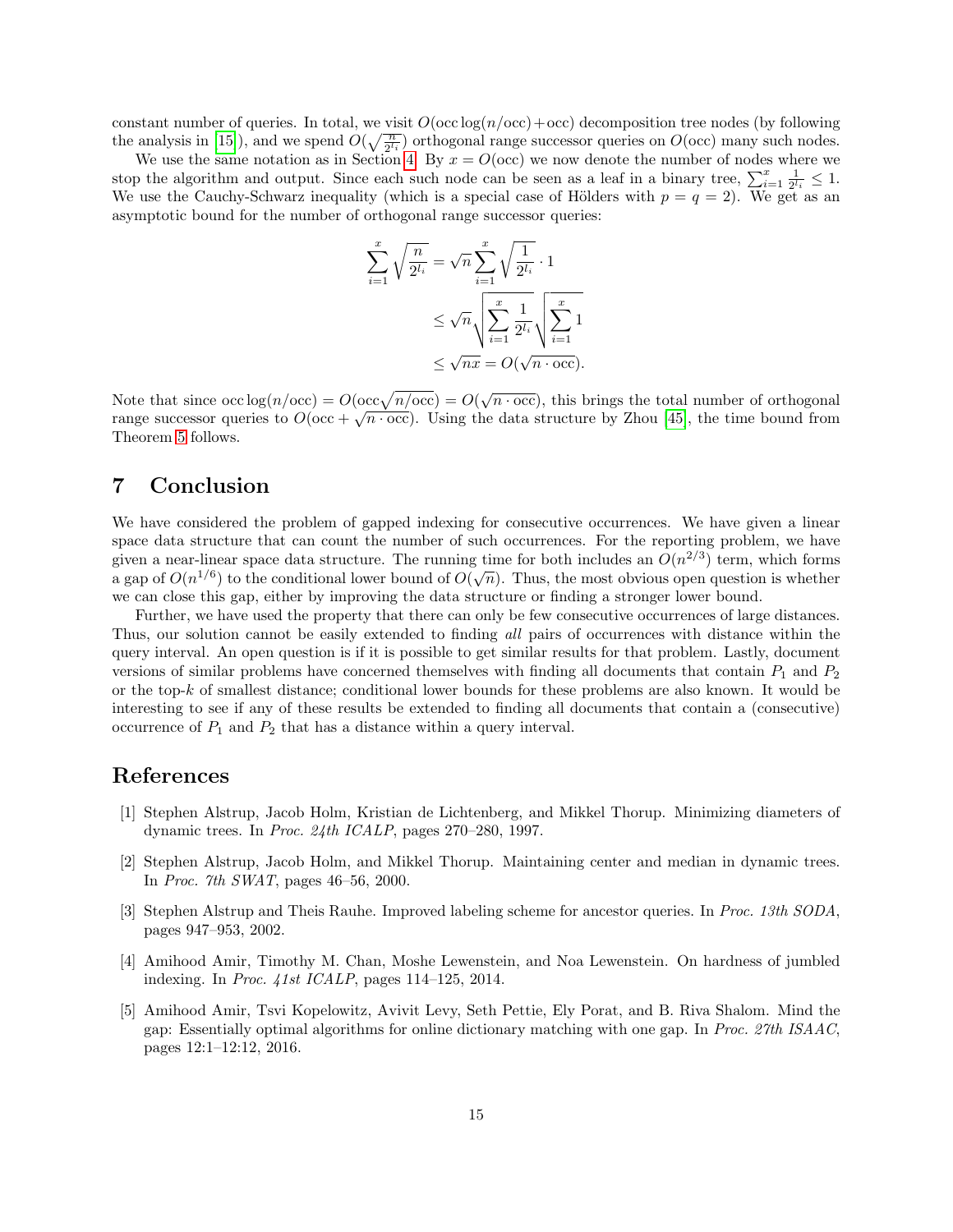- <span id="page-15-0"></span>[6] Johannes Bader, Simon Gog, and Matthias Petri. Practical variable length gap pattern matching. In Proc. 15th SEA, pages 1–16, 2016.
- <span id="page-15-18"></span>[7] Philip Bille and Inge Li Gørtz. The tree inclusion problem: In linear space and faster. ACM Trans. Algorithms, 7(3):1–47, 2011.
- <span id="page-15-1"></span>[8] Philip Bille and Inge Li Gørtz. Substring range reporting. Algorithmica, 69(2):384–396, 2014.
- <span id="page-15-9"></span>[9] Philip Bille, Inge Li Gørtz, Max Rishøj Pedersen, Eva Rotenberg, and Teresa Anna Steiner. String Indexing for Top-k Close Consecutive Occurrences. In Proc. 40th FSTTCS, volume 182, pages 14:1– 14:17, 2020.
- <span id="page-15-2"></span>[10] Philip Bille, Inge Li Gørtz, Hjalte Wedel Vildhøj, and Søren Vind. String indexing for patterns with wildcards. Theory Comput. Syst.,  $55(1):41-60$ , 2014.
- <span id="page-15-4"></span>[11] Philip Bille, Inge Li Gørtz, Hjalte Wedel Vildhøj, and David Kofoed Wind. String matching with variable length gaps. Theoret. Comput. Sci., 443, 2012. Announced at SPIRE 2010.
- <span id="page-15-11"></span>[12] Sudip Biswas, Arnab Ganguly, Rahul Shah, and Sharma V Thankachan. Ranked document retrieval for multiple patterns. Theor. Comput. Sci., 746:98–111, 2018.
- <span id="page-15-5"></span>[13] P Bucher and A Bairoch. A generalized profile syntax for biomolecular sequence motifs and its function in automatic sequence interpretation. In Proc. 2nd ISMB, pages 53–61, 1994.
- <span id="page-15-3"></span>[14] Manuel Cáceres, Simon J Puglisi, and Bella Zhukova. Fast indexes for gapped pattern matching. In Proc. 46th SOFSEM, pages 493–504, 2020.
- <span id="page-15-15"></span>[15] Hagai Cohen and Ely Porat. Fast set intersection and two-patterns matching. Theor. Comput. Sci., 411(40-42):3795–3800, 2010.
- <span id="page-15-14"></span>[16] Paolo Ferragina, Nick Koudas, S. Muthukrishnan, and Divesh Srivastava. Two-dimensional substring indexing. J. Comput. Syst. Sci., 66(4):763–774, 2003.
- <span id="page-15-17"></span>[17] Greg N Frederickson. Ambivalent data structures for dynamic 2-edge-connectivity and k smallest spanning trees. SIAM J. Comput., 26(2):484–538, 1997.
- <span id="page-15-16"></span>[18] Michael L. Fredman, János Komlós, and Endre Szemerédi. Storing a sparse table with  $o(1)$  worst case access time. J. ACM, 31(3):538–544, 1984.
- <span id="page-15-6"></span>[19] Kimmo Fredriksson and Szymon Grabowski. Efficient algorithms for pattern matching with general gaps, character classes, and transposition invariance. Inf. Retr., 11(4):335–357, 2008.
- <span id="page-15-10"></span>[20] Isaac Goldstein, Tsvi Kopelowitz, Moshe Lewenstein, and Ely Porat. Conditional Lower Bounds for Space/Time Tradeoffs. In Proc. 15th WADS, pages 421–436. Springer, 2017.
- <span id="page-15-7"></span>[21] Tuukka Haapasalo, Panu Silvasti, Seppo Sippu, and Eljas Soisalon-Soininen. Online dictionary matching with variable-length gaps. In *Proc. 10th SEA*, pages 76–87, 2011.
- <span id="page-15-8"></span>[22] K Hofmann, P Bucher, L Falquet, and A Bairoch. The PROSITE database, its status in 1999. Nucleic Acids Res, 27(1):215–219, 1999.
- <span id="page-15-12"></span>[23] Wing-Kai Hon, Manish Patil, Rahul Shah, Sharma V. Thankachan, and Jeffrey Scott Vitter. Indexes for document retrieval with relevance. In Space-Efficient Data Structures, Streams, and Algorithms -Papers in Honor of J. Ian Munro on the Occasion of His 66th Birthday, pages 351–362, 2013.
- <span id="page-15-13"></span>[24] Wing-Kai Hon, Manish Patil, Rahul Shah, and Shih-Bin Wu. Efficient index for retrieving top-k most frequent documents. J. Discrete Algorithms, 8(4):402–417, 2010.